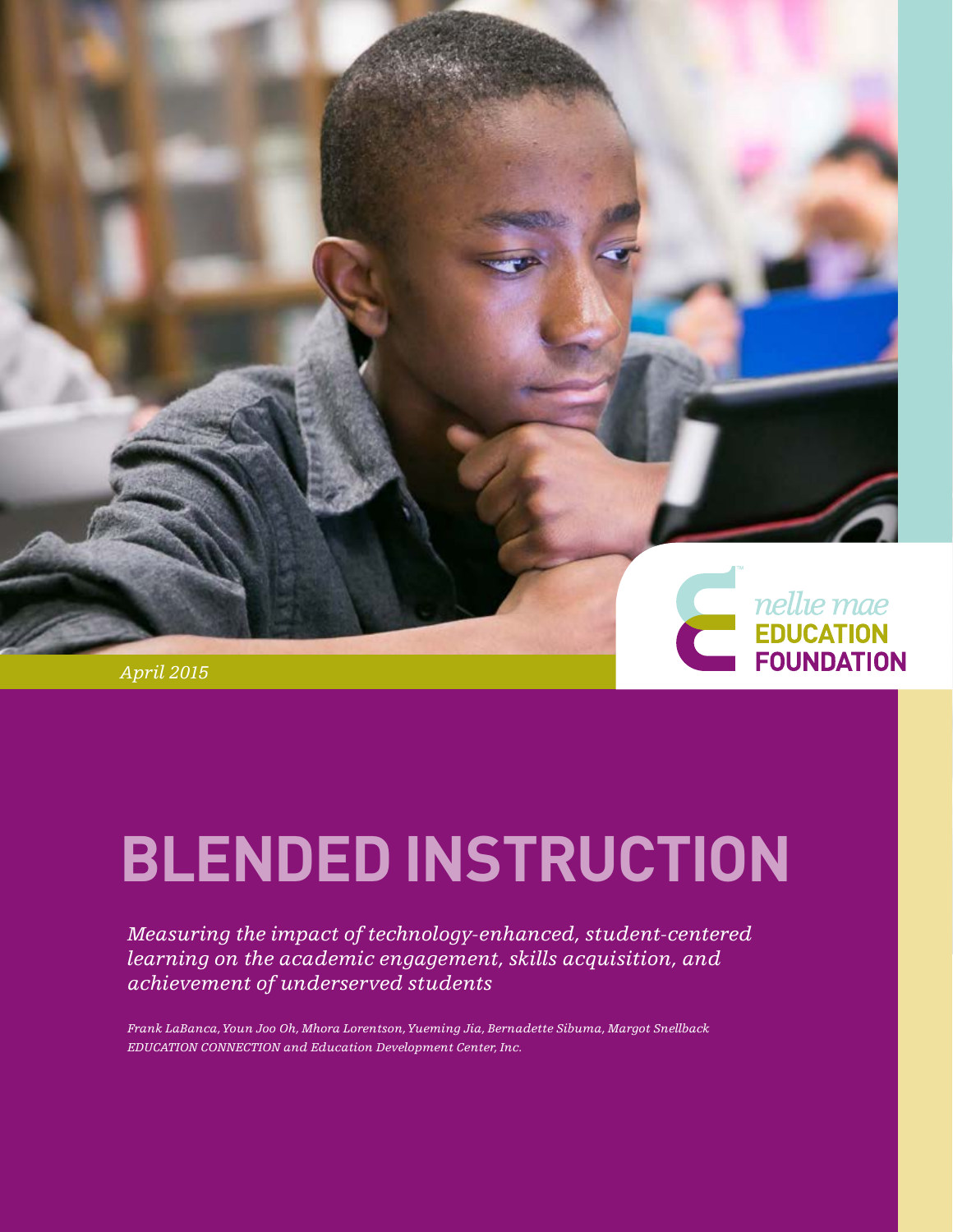### ABOUT THE NELLIE MAE EDUCATION FOUNDATION

The Nellie Mae Education Foundation is the largest philanthropic organization in New England that focuses exclusively on education. The Foundation supports the promotion and integration of student-centered approaches to learning (SCL) at the high school level across New England—where learning is personalized; learning is competency-based; learning takes place anytime, anywhere; and students exert ownership over their own learning. To elevate student-centered approaches, the Foundation utilizes a four-part strategy that focuses on: building educator ownership, leadership and capacity; advancing quality and rigor of SCL practices; developing effective systems designs; and building public understanding and demand. Since 1998, the Foundation has distributed over \$210 million in grants. For more information about the Nellie Mae Education Foundation, visit [nmefoundation.org.](http://www.nmefoundation.org)

#### ABOUT EDUCATION CONNECTION

[EDUCATION CONNECTION](http://educationconnection.org/) is one of Connecticut's six Regional Service Centers, which works collaboratively with school districts to provide educational and related services. EDUCATION CONNECTION's mission is to promote the success of school districts and their communities. EDUCATION CONNECTION provides services and programs focused on early childhood, adults and community, teaching and learning, student services, and school services.

#### ABOUT EDUCATION DEVELOPMENT CENTER

[Education Development Center, Inc. \(EDC\)](http://www.edc.org) designs, implements, and evaluates programs to improve education, health, and economic opportunity worldwide. Collaborating with both public and private partners, EDC strives for a world where all people are empowered to live healthy, productive lives.

EDC is committed to education that builds knowledge and skill, makes possible a deeper understanding of the world, and engages learners as active, problem-solving participants. While the issues EDC addresses are diverse, all that it does is united by its conviction that learning is the liberating force in human development.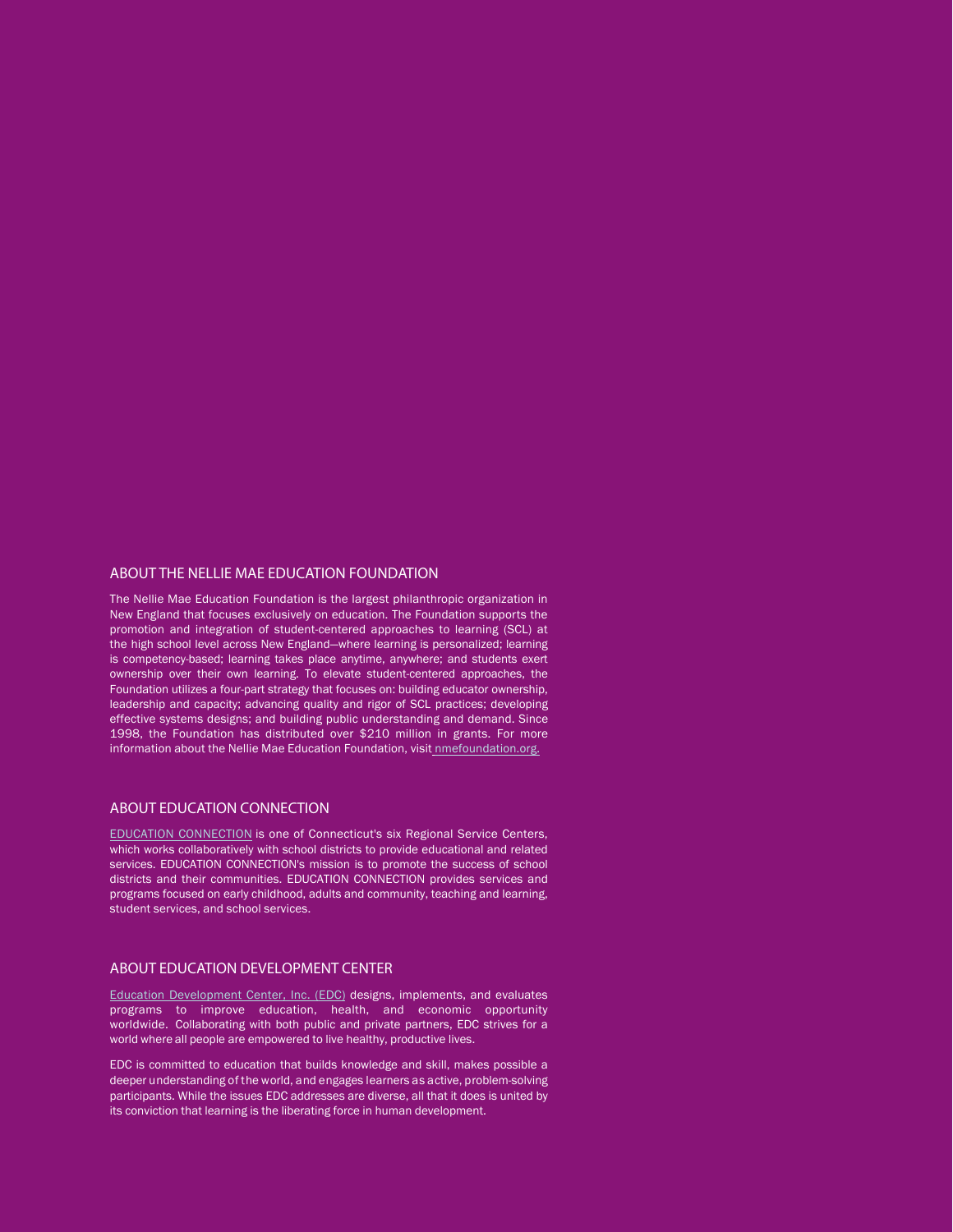# *Contents*

| 2 | Introduction |
|---|--------------|
|---|--------------|

- 3 Scope
- 3 Background
- 4 STEM21 Academy Program Overview
- 10 STEM21 In Practice: A Case Study From the Field
- 10 Study Design
- 14 Findings
- 24 Summary and Discussion
- 25 Conclusion
- 26 References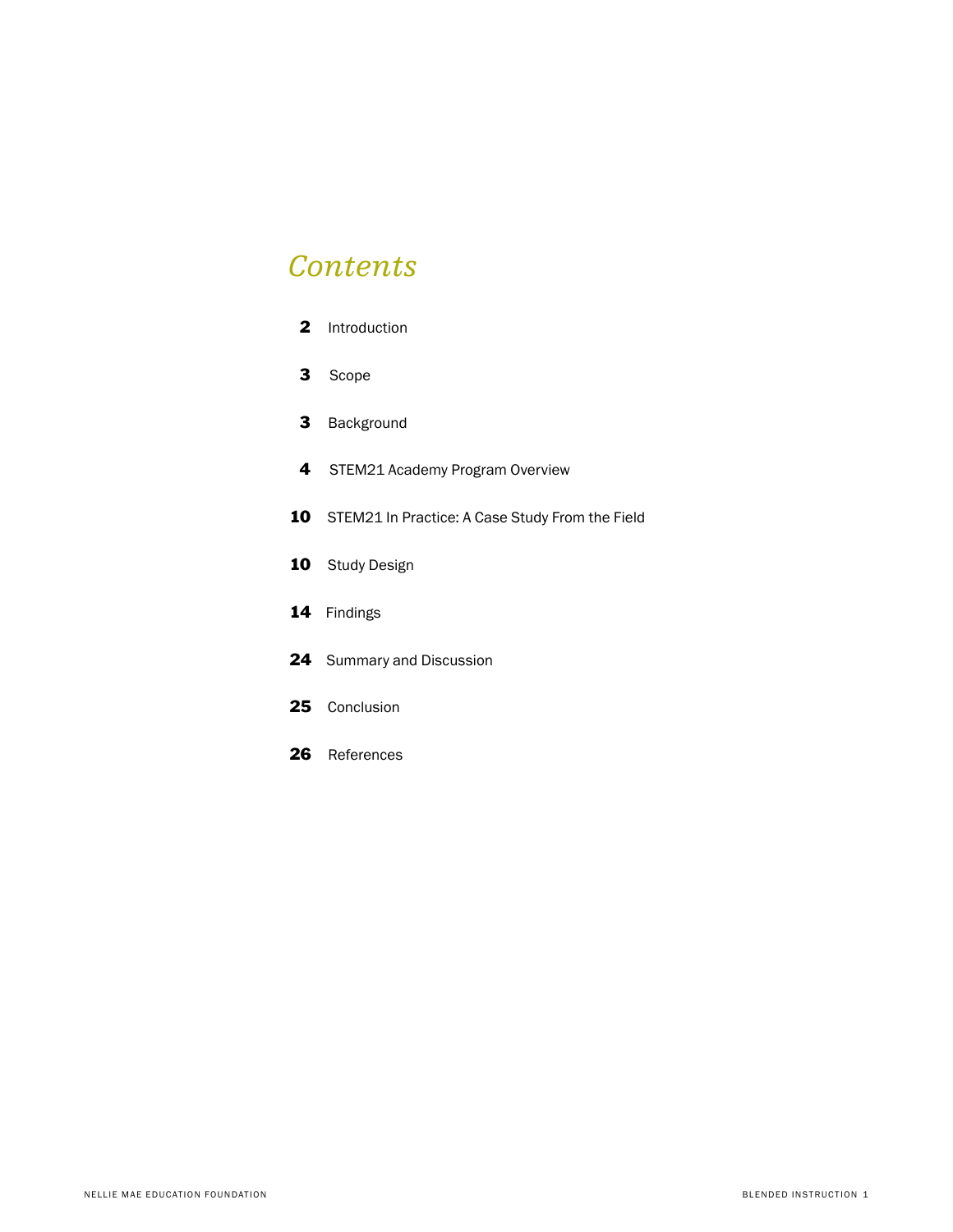

# *Introduction*

There can be no doubt that digital technology has found its way into the mainstream of the education field. However, educators today still struggle with how to best incorporate technology into their instruction to promote student learning. One promising approach, blended instruction, combines online instruction with in-person learning activities. Such blended strategies have become increasingly popular, partly due to their success in combatting student disengagement in many school settings. We can expect continued growth in the adoption of blended and other technology-enhanced instructional approaches in the years ahead.

Research suggests that blended instructional formats are generally as effective, or more effective, than traditional instructional formats at improving student achievement (Shen, Wang, & Pan, 2008; Kliger & Pfeiffer, 2011; Moore & Gilmartin, 2010; Means, Toyama, Murphy, Bakia, & Jones, 2009; Heterick & Twigg, 2003). However, much of this literature focuses on higher education; there is limited research on blended instruction's impact on achievement in K-12 contexts (Means, et al., 2009). While one study explores how the integration of technology in secondary classrooms positively affects student engagement (Pierce, Stacey, & Barkatsas, 2007), research on blended learning's effect on student motivation has also been largely limited to undergraduate and adult populations.

To address this gap in research, we conducted a mixed method, quasi-experimental study with a diverse set of high school students that examines the impact of a specific model of blended instruction on student engagement, skills acquisition, and achievement in science.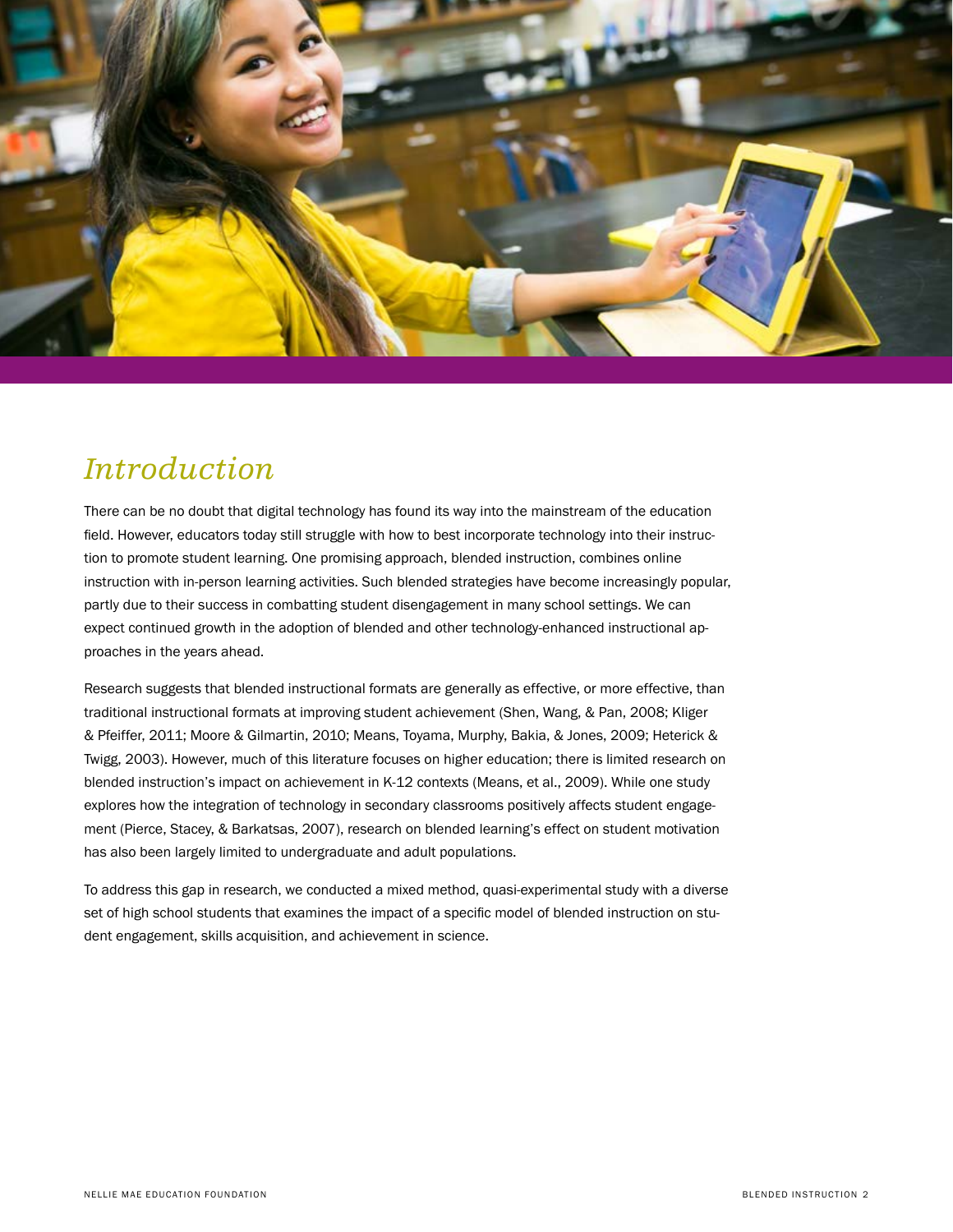# *Scope*

Our study was completed within the context of a larger, longitudinal research study in 12 urban high schools in Connecticut and Massachusetts. As such, our examination is multifaceted and sits within a larger body of research that examines the affective and cognitive impact of blended instruction on students in grades 9-12.

We use a mixed methods approach to examine the impact of the STEM21 Academy's blended instructional approach on 9th-grade students' 1) engagement in science and mathematics learning, 2) acquisition of 21st century and inquiry skills, and 3) academic achievement in science. Additionally, the study examines the impact that blended instruction practices had on underserved students in particular.

We began with three quantitative questions, comparing 9th-grade students who had participated in the STEM21 Academy for one year with a control group that had not participated in the program. We asked:

- At the end of 9th-grade, do STEM21 students demonstrate higher levels of engagement in science and mathematics than their peers?
- Do they demonstrate higher levels of 21st century and inquiry skills acquisition?
- Do they demonstrate greater achievement in science on the TerraNova science assessment?

The qualitative portion of the study further elucidates these quantitative findings and consists of two components. In the first, we look at impact, asking:

- What specific components of this blended instructional approach resulted in increased student engagement, 21st century skills acquisition, and science achievement?
- What other contextual factors influenced the degree of impact of student learning?
- Was this blended instruction model more successful for some students than others? What was its impact on underserved students in particular?

The second portion of our qualitative study examines fidelity of implementation, asking:

- To what extent did the teachers and schools implement the program as originally intended by the developers?
- How much variation in implementation fidelity was there across schools and classrooms?

# *Background*

# THE IMPORTANCE OF PEDAGOGY

Advances in technology in the past several decades have created many new opportunities to integrate technology into classroom instruction (NCREL, 2005), but simply installing computers in schools does little to improve learning outcomes (Dror, 2008). The manner in which a teacher incorporates technology into instruction often reflects his or her pedagogical perspective (Henessy, Deaney, Ruthven, & Winterbottom, 2007; Niederhauser & Stoddart, 2001; Reeves, 1997), and that perspective greatly influences how successful students will be in technology-enhanced learning environments (Hartley & Collins-Brown, 1999; Purvis, et al., 2011; Williams, 2002).

National research consistently demonstrates that studentcentered (or constructivist) instructional approaches more effectively develop both traditional and higher-order thinking skills than more didactic (or transmissive) forms of instruction (Resnick & Zurawsky, 2007; Pink, 2009; Darling-Hammond, 2010). Student-centered approaches have been associated with enhanced student motivation and engagement and with more effective decision-making by teachers as they select appropriate technologies to enhance learning (Krueger, Boboc, Smaldino, Cornish, & Callahan, 2004; Venezky, 2004).

Student-centered pedagogy emphasizes active learning through discovery and collaboration. In student-centered classrooms, students solve real-life problems, participate in group projects, investigate solutions to research questions, and reflect on their thoughts and actions (Jonassen & Land, 2012). Student-centered, or constructivist, strategies support the transfer and retention of knowledge by offering students opportunities to study examples in context, explore underlying principles, make choices about their learning, receive timely feedback, and reflect in writing. Educational technology that is influenced by constructivist theories often emphasizes the discovery of connections between concepts, with open-ended applications that help students develop a deeper understanding of content (Niederhauser & Stoddart, 2001).

In contrast, didactic learning models treat the teacher as the source of knowledge and students as passive receptacles (Jonassen & Land, 2012). In a typical example, the teacher might lecture at the front of the classroom, while students receive information espoused by the expert. There is minimal interaction between the teacher and students or among students themselves. Transmissive educational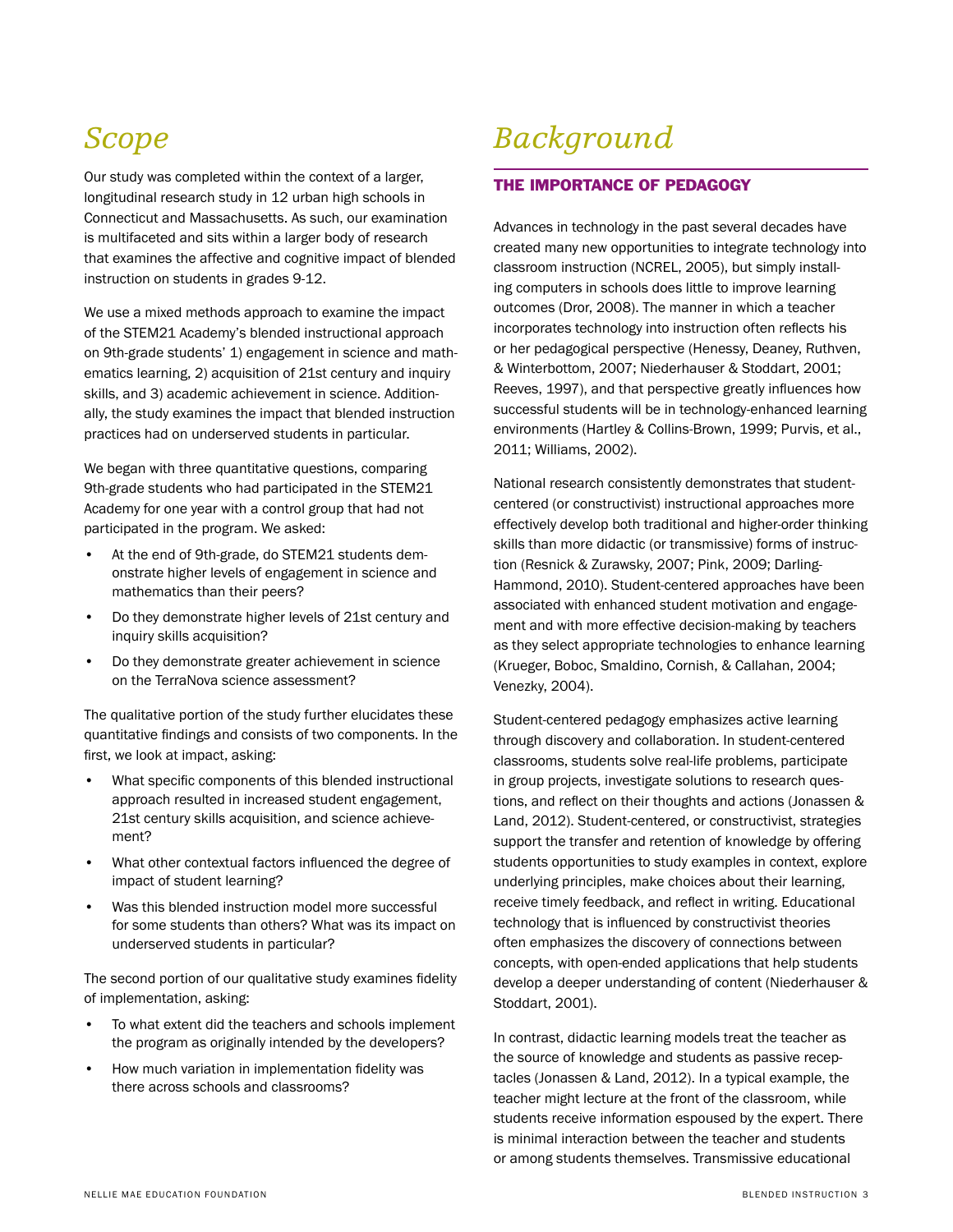*Digitally supported, studentcentered pedagogy can make abstract concepts more tangible and help students appreciate practical future uses for those concepts in their lives.*



technologies are similarly didactic, emphasizing factual memorization and the practice of lower-order thinking skills (Niederhauser & Stoddart, 2001). Although such transmissive techniques may support foundational learning, they are generally not associated with the development of independent, self-directed learners.

Student-centered learning approaches have psychological advantages, too; they have been shown to effectively combat student disengagement, a factor that contributes to the nation's dropout problem. Student-centered environments aim to meet each student at his or her current level of interest and ability. Generally speaking, classrooms that attend to each student's engagement with learning seem to be effective at keeping students enrolled in school and increasing their academic achievement (Fredricks, Blumenfeld, Friedel & Paris, 2004; Azzam, 2007). Further, the type of deeper learning, critical thinking, and problem-solving skills developed through student-centered approaches may motivate students to take more ownership of their educational pathways over the long term.

# BLENDED INSTRUCTION AS A STUDENT-CENTERED APPROACH

Blended instructional models can support a paradigm shift from teacher-directed to student-centered instruction by offering an online environment in which students can work through content at their own pace. Definitions of and approaches to blended instruction vary widely, however. Singh (2003) describes blended instruction as a mix of various event-based activities, including face-to-face classrooms, live e-learning, and self-paced learning, while Zenger (2001) describes blended instruction as a completely integrated instructional design, where the instructor-led and technologybased techniques fit logically together.

For the purposes of this study, we will focus on blended instructional approaches that are also student-centered. In a student-centered, blended classroom, students use online technology to interact and collaborate with others, gather information, develop new knowledge, solve problems, and communicate ideas. Meanwhile, the teacher adopts the role of a knowledgeable "guide on the side," supporting each student's independent learning trajectory. Ideally, such blended learning environments encourage problem solving, reflection, collaboration, and co-construction of new knowledge.

Digitally supported, student-centered pedagogy can make abstract concepts more tangible and help students appreciate practical future uses for those concepts in their lives (Lee, 2010). Evidence suggests that the integration of proficiency-based projects in a blended environment increases student engagement and achievement (DeGeorge-Walker, et al., 2010; Graham, 2006; Lou, et al., 2011; Wheeler, et al., 2010), as well as their ability to direct their own learning (Donnelly, 2010; Jeffries & Hyde, 2010).

# *Stem21 Academy:*

# PROGRAM OVERVIEW

Science, Technology, Engineering and Mathematics 21 (STEM21) Academy is a grades 9-12 program that uses a blended instructional approach to increase student engagement and achievement. The program's primary mission is to integrate digital media skills into the context of a high-quality science and technology curriculum. STEM21's school-within-a-school model creates cohorts of students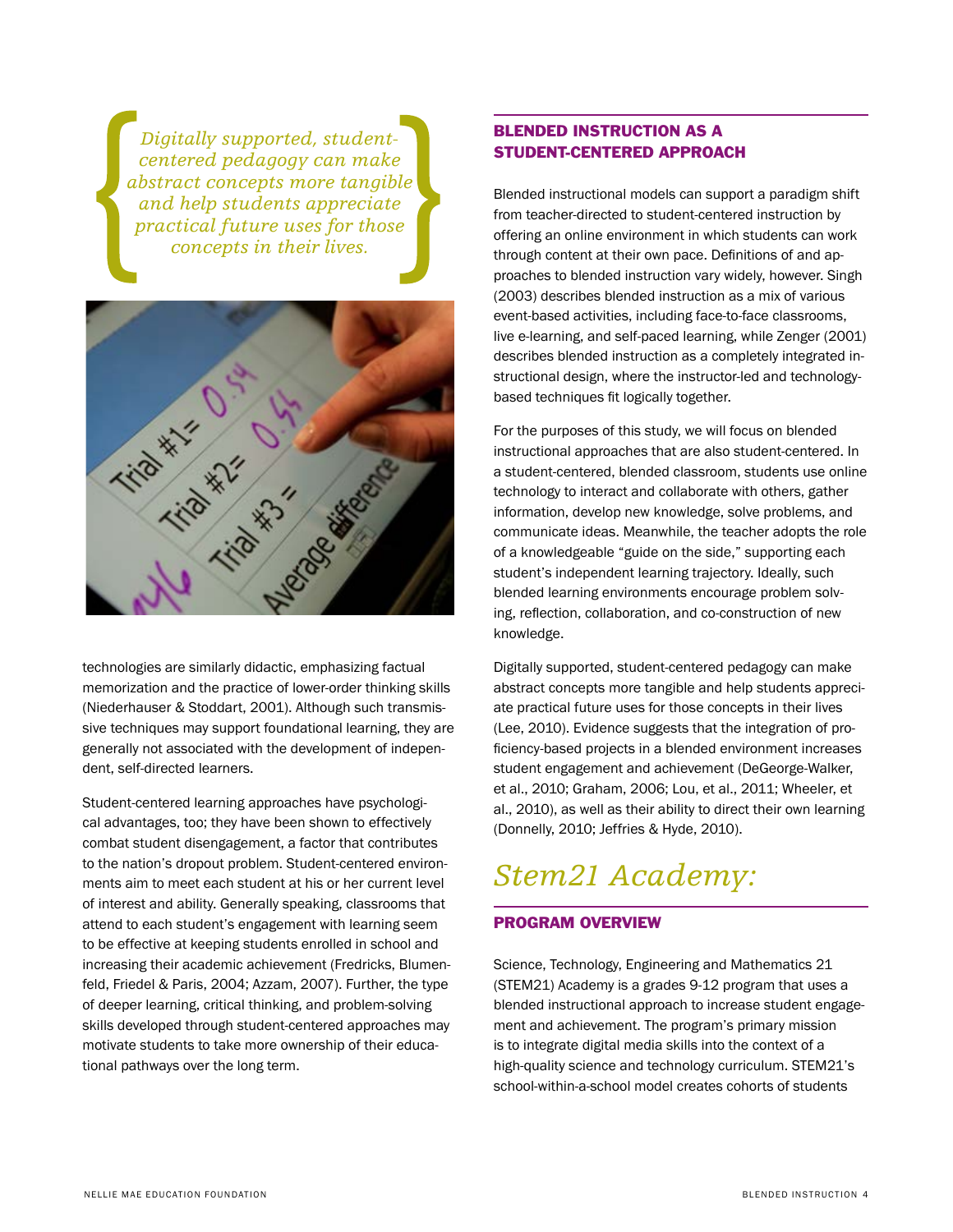within a larger school who participate in a core set of courses together (Table 1). EDUCATION CONNECTION began implementing the STEM21 Academy model in Connecticut schools in 2000.

In STEM21 courses, students solve real-world problems through self-directed and authentic learning tasks.

Technology-mediated activities help students develop content knowledge and the 21st century creative-productive skills that support success in school, higher education, and work beyond school (see Figure 1). Technology is also leveraged to maximize student interactions and decrease

feelings of isolation. STEM21 faculty have opportunities to develop their capacity using blended instructional strategies through intensive summer learning conferences, ongoing in-class support and coaching, and face-to-face and virtual professional learning communities.

STEM21 Academy's blended instructional model includes four major components: technology-enhanced learning, experiential learning, digital portfolios, and proficiency assessments (see Figure 2). The following section describes each of four major components in detail.

# **Table 1: STEM21 Academy Scope and Sequence**

| <b>DOMAIN</b>      | 9TH-GRADE        | 10TH-GRADE            | <b>11TH GRADE</b> | <b>12TH GRADE</b>   |
|--------------------|------------------|-----------------------|-------------------|---------------------|
| <b>Science</b>     | Earth and Energy | Biology21             | Chemistry21       | Physics21           |
|                    | Essentials (E3)  |                       |                   |                     |
| <b>Technology</b>  | Skills21         | Digital Media & Movie | Game Design &     | Capstone Experience |
|                    |                  | <b>Making</b>         | Development       |                     |
|                    |                  | or                    | or                |                     |
|                    |                  | Research, Design, &   | E-commerce        |                     |
|                    |                  | <b>Development</b>    | Entrepreneurship  |                     |
| <b>Mathematics</b> | Algebra21        | Geometry21            |                   |                     |

Note: The numeral "21" indicates courses taught in a 21st century context (e.g., biology in the context of biotechnology, or chemistry in the context of material science). In addition to their STEM21 coursework, students take classes in other subject areas (e.g., English, social studies) as dictated by individual school's course of study and graduation requirements.



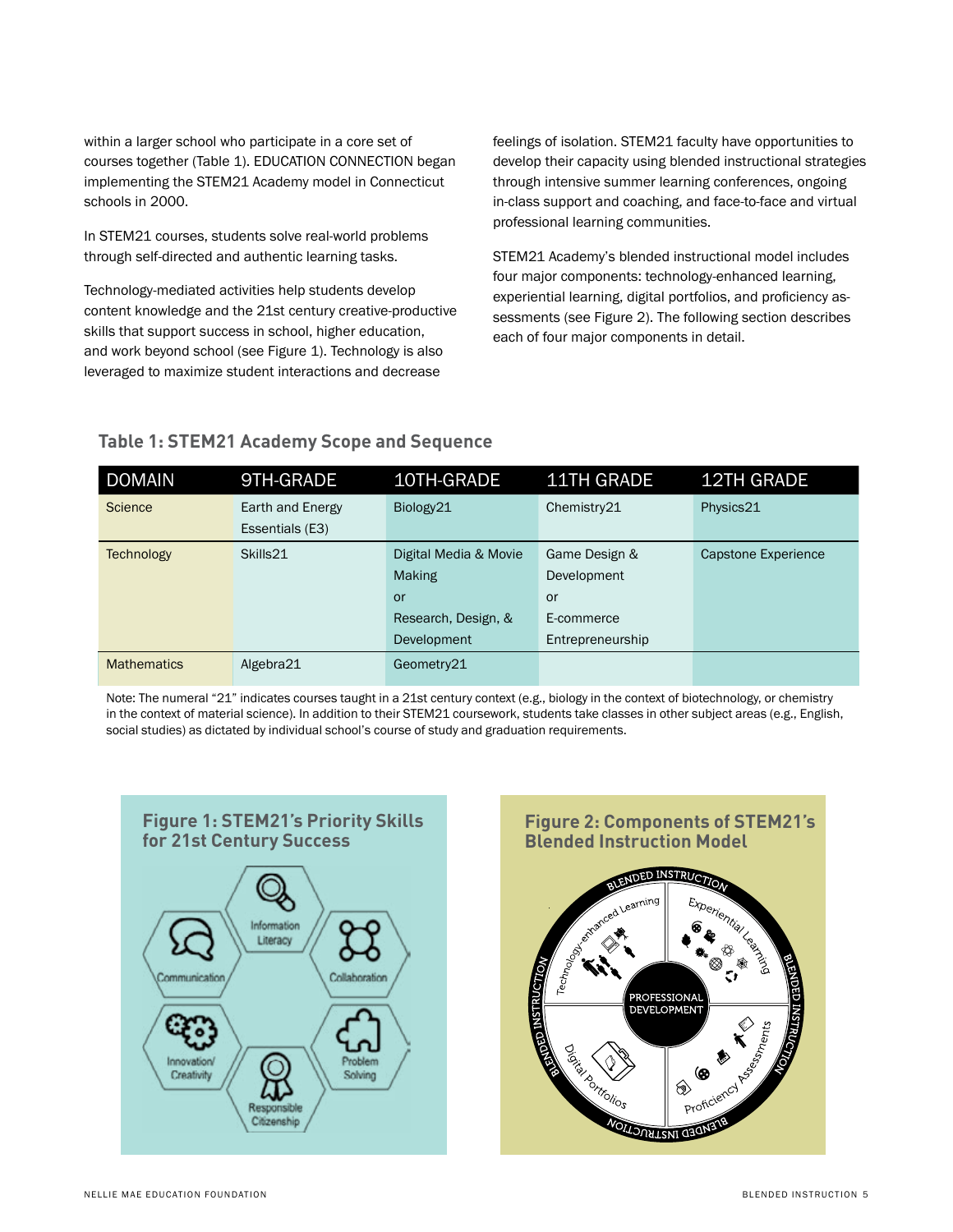# PROGRAM COMPONENT 1: TECHNOLOGY-ENHANCED LEARNING

STEM21's curriculum combines face-to-face and computermediated activities with technology, providing options for customized learning and enhanced interpersonal interactions. A learning management system (or LMS) houses the online components of STEM21 courses; through this online platform, students access standards-aligned, scaffolded learning activities. Students use the LMS to post assignments, communicate with the teacher, participate in tutori-

als and discussion forums, and complete assessments.

The LMS supports differentiation by offering flexible, developmentally appropriate tasks. Students who move at a faster pace can access extension activities to expand and deepen their understanding of new content. The

*All of these experiences provide students with knowledge and expertise beyond what a single teacher could provide.*

teacher serves primarily as a facilitator of student learning, supporting students through messaging, online posts, and discussion forums, as well as one-on-one time in the classroom. Technology-integrated assessments allow teachers to monitor student progress and provide instant feedback and targeted support. Students can access resources at any time and tap into a support network as needed.

The LMS provides several options for online student interaction, including asynchronous forums, blogs, and wikis, as well as synchronous chats, video conferencing, and virtual worlds. Each tool has unique benefits, and all are designed to promote deeper, more meaningful interactions among students in and out of the classroom. Within the virtual world, participants develop a customized, three-dimensional, self-concept (or avatar) that represents a multidimensional ''malleable self'' (Jin, 2010). Avatars provide opportunities for real-time virtual collaboration. Such virtual experiences have been found to foster the types of social relationships that are critical to successful collaboration and learning (Ducheneaut & Moore, 2004; Seay, Jerome, Lee, & Kraut, 2004; LaBanca & Lorentson, 2013; Yee, 2006).

# PROGRAM COMPONENT 2: EXPERIENTIAL LEARNING

Experiential learning activities engage students meaningfully with the curriculum, often in settings beyond the classroom walls. In the experiential component of the STEM21 curriculum, students visit authentic learning environments, including businesses and college campuses, where they have opportunities to interact with knowledgeable adult mentors. Through structured experiential meetings and an end-of-year Innovation Expo, students collaborate with

> professionals, present their work, and receive valuable feedback from mentors. Company tours provide opportunities to observe how technology and 21st century skills are used in practice. Because this project spanned multiple schools, experiential meetings had a valueadd of being interdistrict whereby students collaborated, not only with industry professionals, but

each other, creating interactions with considerable student diversity.

Back in the classroom, students interact with mentors faceto-face and through online video chat services and forums. STEM21 also brings professionals into the classroom for interviews, guest lectures, and other interactive learning opportunities. All of these experiences provide students with knowledge and expertise beyond what a single teacher could provide.

# PROGRAM COMPONENT 3: DIGITAL PORTFOLIOS

STEM21 Academy utilizes an open-source content management system for students to showcase their work digitally. A tool for reflection and sharing, the digital portfolio allows students to document and present their work to others. Each student has a personal web address, where they display a portfolio of their own work. Portfolios enable students to demonstrate knowledge and skills, define their interests, focus on building particular expertise, communicate ideas and personal values, and celebrate growth. Students may share their site with peers, parents, prospective employers, and college admissions officers.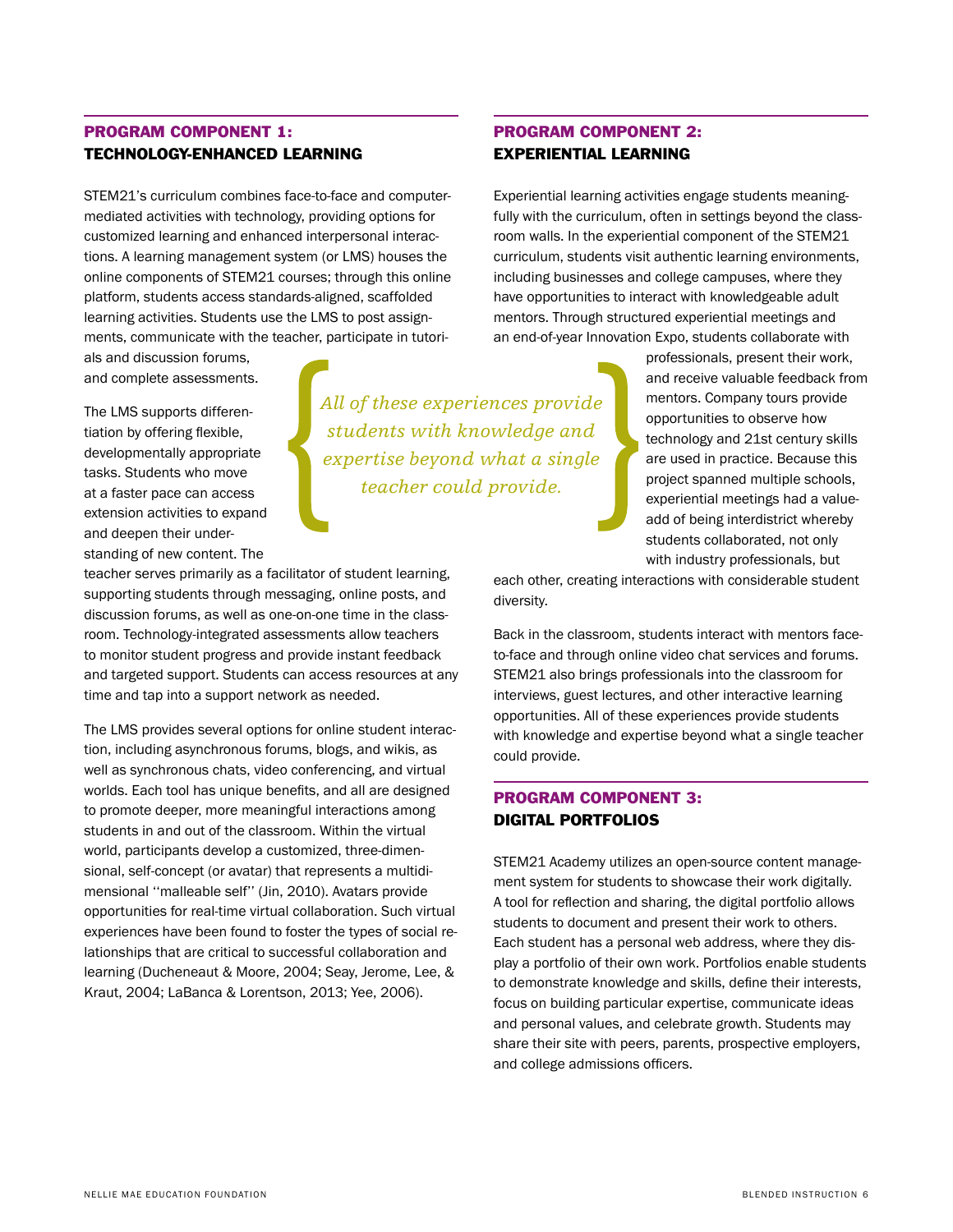

To guide students in selecting work for their portfolios, STEM21 Academy classes use a 21st century skills framework (see Figure 1 on page 5). For example, a Biology21 student might select a lab report that demonstrates their understanding of diffusion and osmosis, classifying this assessment under the 21st century skill of problem-solving. The student would then provide a reflection to demonstrate how his or her problem-solving skills improved through the assignment.

# PROGRAM COMPONENT 4: PROFICIENCY ASSESSMENTS

STEM21 Academy courses are made up of standardsaligned learning units that each explore a set of essential questions. In each unit, students perform a variety of learning activities—e.g., face-to-face discussions and debates, readings, lab activities, and small projects—that build toward mastery of the course objectives and support them to become more independent, self-directed, and collaborative learners.

Each unit concludes with a capstone Unit Performance Assessment (UPA). These authentic, project-based assessments provide diverse opportunities for students to demonstrate mastery of course objectives according to a four-point rubric. UPAs are intentionally open ended and loosely defined (Jonassen, 1997), allowing for student choice and selfdirection, while measuring essential learning outcomes. The products can easily be embedded into a digital portfolio.

Every course culminates in a Challenge Project, an extended project that derives from an essential question or challenge and serves as a final demonstration of proficiency. For each project, students engage in exploratory activities, gather resources, determine a solution, implement that solution, reflect, assess their success, and share the results. These extended, team-based projects require students to integrate course content with relevant skills through technical writing, research, computer-assisted design, team collaboration, field experiments, storytelling, and/or web-based presentation.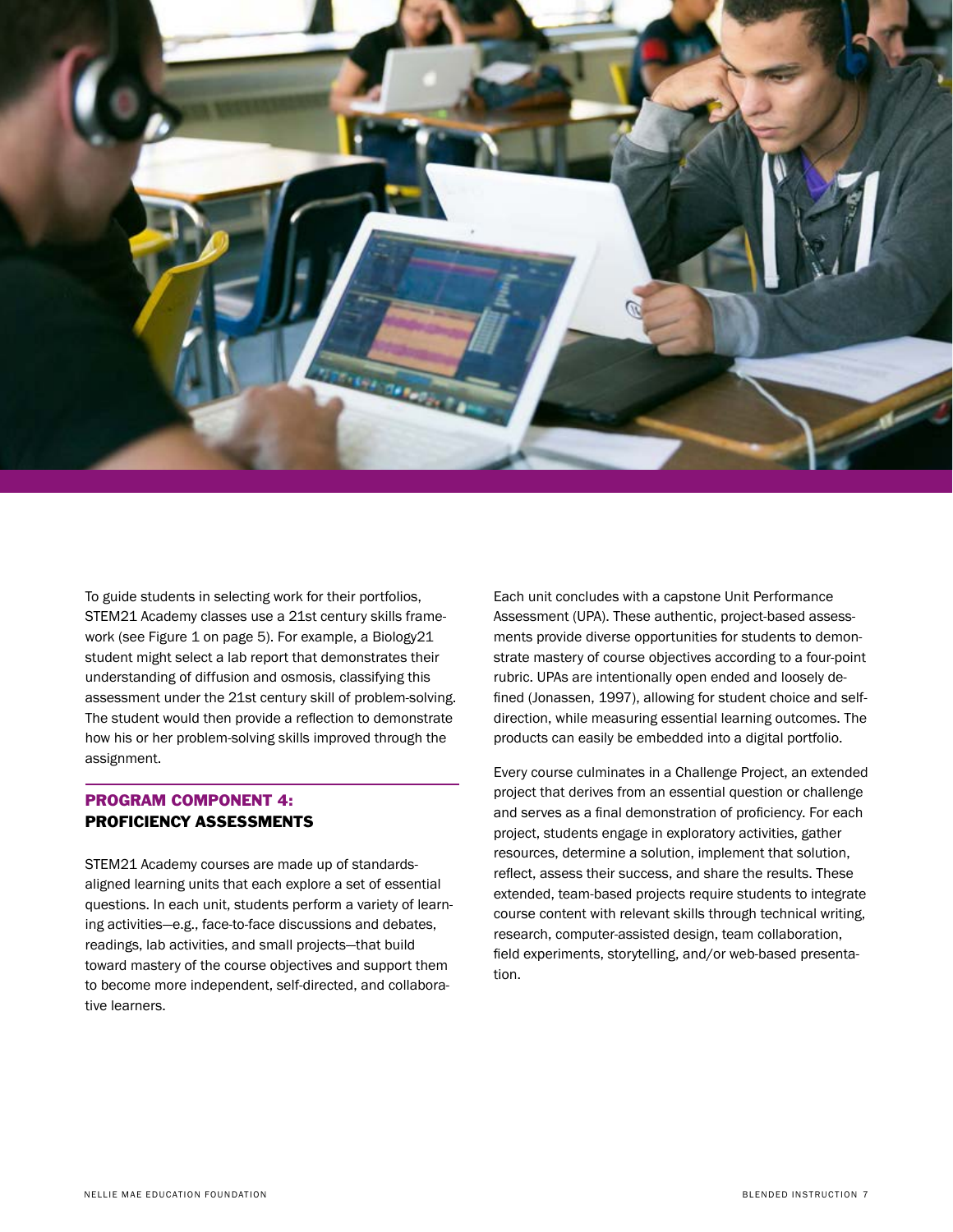# COURSE: EARTH AND ENERGY ESSENTIALS Grade level: 9 Unit: Natural Resource Use and Environmental Impact

#### Assignment:

Your environmental consulting firm has been hired by the state's Department of Environmental Protection (DEP) and has been tasked with researching one of four important topics related to the environmental effects of natural resource use. Each team in the firm must conduct research and create an educational piece designed to inform the general public about:

- municipal solids waste (garbage) and its disposal (e.g., landfills, incineration)
- pollutants generated by industry and agriculture (e.g., mercury, phosphates, nitrates.)
- pollutants generated by energy production in power plants and automobiles (e.g., SO<sub>2</sub>,  $\text{CO}_2^{\text{}}$ , NO<sub>x</sub>)
- land use (e.g., housing development, transportation, mining)

#### Research:

Research and identify a list of natural resources and effects that are connected to the topic.

Research and identify a variety of options for minimizing the environmental effects of a natural resource of your selection. Include some practical suggestions for how we can balance our need for natural resources and problems caused by their use.

### Product:

Choose how you would like to present your findings to the public. You may:

- create an educational pamphlet that could be distributed in the local community.
- create an informational video, podcast, or public service announcement that could be placed on the DEP website or aired on local TV stations.
- develop presentation materials (i.e., PowerPoint, Prezi) that can be used by the DEP at community meetings.
- design another method of presentation.

Whichever format you choose, your group should include specific statistics, facts and figures whenever possible (include citations). Your project will be evaluated using a rubric to indicate the quality of (a) research, (b) information, (c) presentation, and (d) teamwork.

A model depiction of an instructional year is provided in Figure 4 on next page.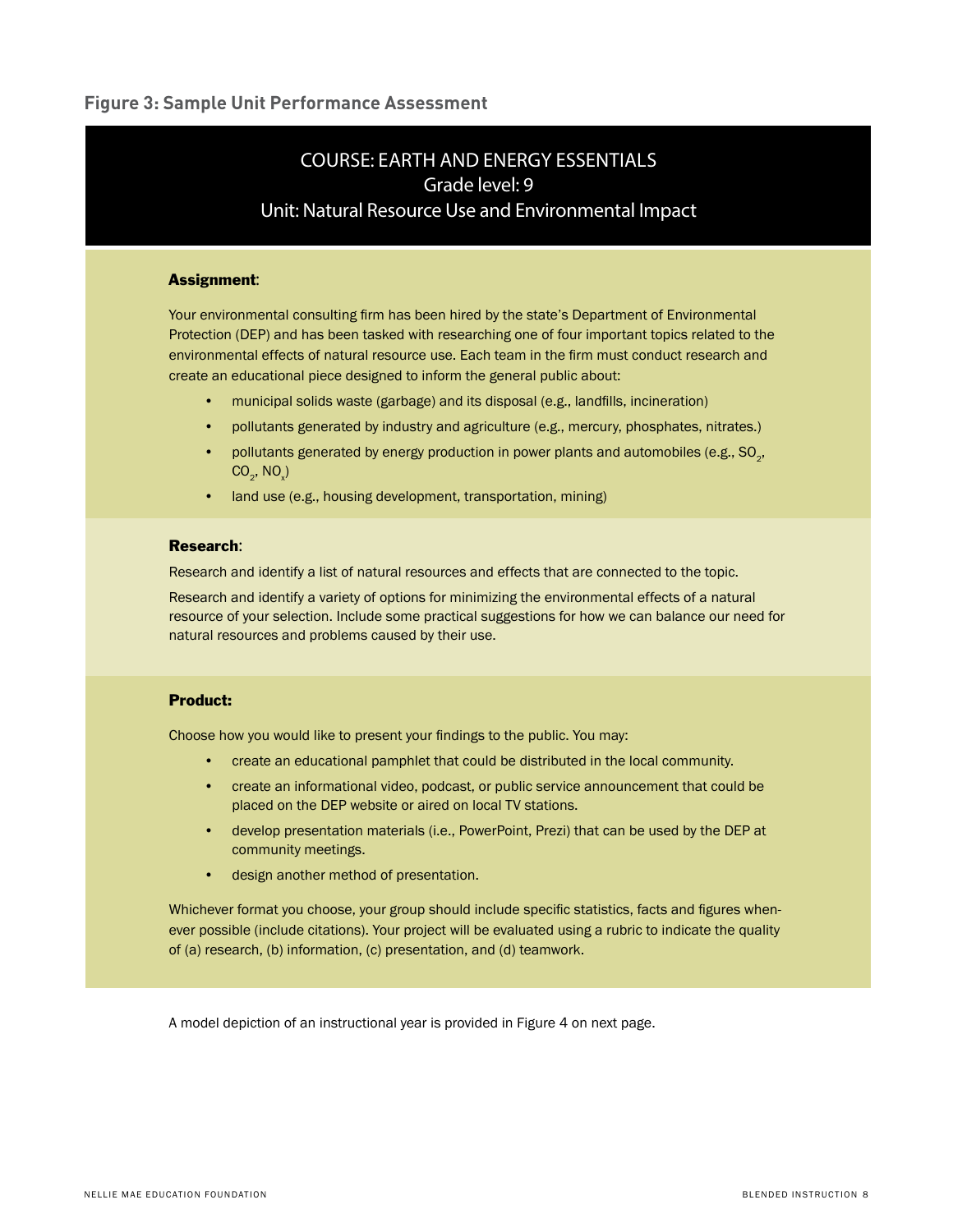# **Figure 4: Stem21 Academy Model Program Implementation**

|                                                                          |                                                                                                                                                                     | <b>Fall Semester: Individual</b>                                                                                                                                                                                                                                                                                                                                        |                                   |                                                                                                                                                                              | <b>Spring Semester: Team</b>                                                                                                                                                                                  |                                   |                                                                                                         |                                                                                                                                         |                                                                                           |  |  |
|--------------------------------------------------------------------------|---------------------------------------------------------------------------------------------------------------------------------------------------------------------|-------------------------------------------------------------------------------------------------------------------------------------------------------------------------------------------------------------------------------------------------------------------------------------------------------------------------------------------------------------------------|-----------------------------------|------------------------------------------------------------------------------------------------------------------------------------------------------------------------------|---------------------------------------------------------------------------------------------------------------------------------------------------------------------------------------------------------------|-----------------------------------|---------------------------------------------------------------------------------------------------------|-----------------------------------------------------------------------------------------------------------------------------------------|-------------------------------------------------------------------------------------------|--|--|
| <b>Sept</b>                                                              | Oct                                                                                                                                                                 | <b>Nov</b>                                                                                                                                                                                                                                                                                                                                                              | <b>Dec</b>                        | Jan                                                                                                                                                                          | <b>Feb</b>                                                                                                                                                                                                    | <b>Mar</b>                        | Apr                                                                                                     | <b>May</b>                                                                                                                              | <b>June</b>                                                                               |  |  |
|                                                                          | Content knowledge in core academic disciplines: e.g., Science: Earth and Energy Essentials                                                                          |                                                                                                                                                                                                                                                                                                                                                                         |                                   |                                                                                                                                                                              |                                                                                                                                                                                                               |                                   |                                                                                                         |                                                                                                                                         |                                                                                           |  |  |
| Pre-post<br>formative<br>assess-<br>ment,<br>surveys,<br>writing         |                                                                                                                                                                     | <b>Curriculum units in Learning Management</b><br>System support completion of 3 Unit Per-<br>formance Assessments (UPA) to proficiency.<br>UPAs are designed to allow students to dem-<br>onstrate proficiency to standards and unit's<br>essential questions. Periodic standardized<br>assessments. Documentation and reflection<br>of learning in digital portfolio. |                                   |                                                                                                                                                                              | Team-based curriculum: units differentiated by area<br>of responsibility, expertise, and department. Students<br>collaborate to create a product, service, or technology<br>that solves an authentic problem. |                                   |                                                                                                         | Team show-<br>case of Chal-<br>lenge Projects                                                                                           | Pre-post<br>formative<br>assessment,<br>surveys,<br>writing;<br>reflection of<br>learning |  |  |
|                                                                          | UPA <sub>1</sub><br>digital media products                                                                                                                          | UPA <sub>2</sub>                                                                                                                                                                                                                                                                                                                                                        | UPA <sub>3</sub>                  |                                                                                                                                                                              |                                                                                                                                                                                                               |                                   |                                                                                                         | Asynchronous and synchronous tools for collaboration: forums, wikis, blogs, discussion boards, 3D virtual worlds, Internet video calls, |                                                                                           |  |  |
| <b>Orientation</b><br>to Digital<br><b>Portfolio</b>                     | (parents/mentors).                                                                                                                                                  |                                                                                                                                                                                                                                                                                                                                                                         |                                   |                                                                                                                                                                              |                                                                                                                                                                                                               |                                   |                                                                                                         | Student selects work for submission to portfolio, reflects on learning, and receives feedback from teacher, peers, and adults           |                                                                                           |  |  |
| <b>Orientation</b><br>to program<br><b>including</b>                     | Student 1<br>Students demonstrate profi-<br>ciency to standards for UPAs<br>and development of 21st<br>challenge<br><b>Student 2</b><br>century skills:<br>project. |                                                                                                                                                                                                                                                                                                                                                                         |                                   | Students 1, 2, 3, who have demonstrated profi-<br>ciency on UPAs form the class team and begin to<br>develop solutions to the program challenge                              |                                                                                                                                                                                                               |                                   | <b>Authentic</b><br>assessment<br>of student<br><b>Students</b><br>work by a<br>debrief and<br>panel of |                                                                                                                                         |                                                                                           |  |  |
| blended                                                                  |                                                                                                                                                                     |                                                                                                                                                                                                                                                                                                                                                                         |                                   |                                                                                                                                                                              |                                                                                                                                                                                                               |                                   |                                                                                                         |                                                                                                                                         |                                                                                           |  |  |
| learning.<br>LMS, digital                                                | <b>Student 3</b>                                                                                                                                                    | collaboration                                                                                                                                                                                                                                                                                                                                                           | information literacy              |                                                                                                                                                                              |                                                                                                                                                                                                               |                                   | business,<br>industry, and                                                                              | reflect on<br>learning<br>leveraging                                                                                                    |                                                                                           |  |  |
| portfolio,<br>experiential<br>learning,                                  | <b>Student 4</b>                                                                                                                                                    | communication<br>$\bullet$<br>problem solving                                                                                                                                                                                                                                                                                                                           | innovation/creativity             | Student 4 joins team<br>upon demonstration<br>of proficiency                                                                                                                 |                                                                                                                                                                                                               |                                   |                                                                                                         | academic<br>profession-<br>als using<br>standardized<br>guidelines<br>and rubrics                                                       | technology<br>and<br>21st century<br><b>skills</b>                                        |  |  |
| career<br>pathways,<br>student                                           | <b>Student 5</b>                                                                                                                                                    |                                                                                                                                                                                                                                                                                                                                                                         | responsible citizenship           | Student 5 joins team upon                                                                                                                                                    | demonstration of proficiency                                                                                                                                                                                  |                                   |                                                                                                         |                                                                                                                                         |                                                                                           |  |  |
| <b>success</b><br>plans                                                  | Student 6                                                                                                                                                           |                                                                                                                                                                                                                                                                                                                                                                         |                                   | consultation with teacher                                                                                                                                                    | Student 6 continues to work on individual pro-<br>ficiencies and participates in team activities in                                                                                                           |                                   |                                                                                                         |                                                                                                                                         |                                                                                           |  |  |
| <b>Authentic</b><br>assessment<br>of student<br>work by a                | speakers, classroom visits                                                                                                                                          | Workplace tours, meetings, guest                                                                                                                                                                                                                                                                                                                                        |                                   | Online and onsite mentoring by business, industry,<br><b>Showcase</b><br>and academic professionals. Biweekly progress<br>and public<br>reports and responses.<br>display of |                                                                                                                                                                                                               | student work                      | <b>Further</b><br>mentoring<br>and intern-<br>ship op-                                                  |                                                                                                                                         |                                                                                           |  |  |
| panel of<br>business,<br>industry, and<br>academic<br>profession-<br>als | <b>Onsite</b><br>Meeting 1                                                                                                                                          | Virtual com-<br>munication:<br>internet video<br>calls (e.g.,<br>Skype); 3D<br>virtual worlds                                                                                                                                                                                                                                                                           | <b>Onsite</b><br><b>Meeting 2</b> | Virtual com-<br>munication:<br>Internet<br>video calls;<br>3D virtual<br>worlds                                                                                              |                                                                                                                                                                                                               | <b>Onsite</b><br><b>Meeting 3</b> |                                                                                                         | evaluated by<br>business and<br>academic<br>professionals                                                                               | portunities<br>explored                                                                   |  |  |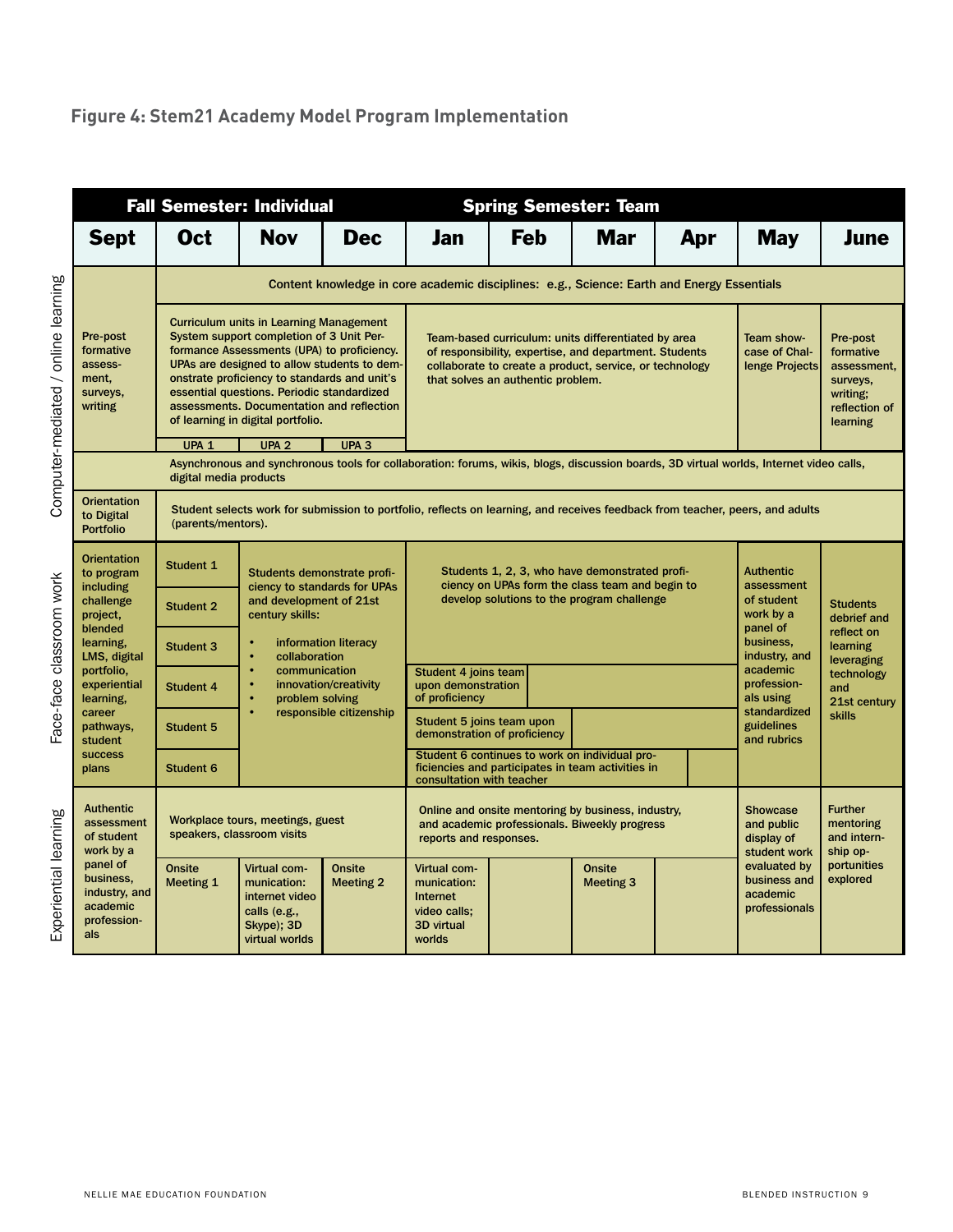# *STEM21 in Practice*

### A CASE STUDY FROM THE FIELD

At the start of 9th-grade, Miguel was a low-performing English language learner attending a large urban high school. All three of his STEM21 Academy teachers noticed that Miguel consistently chose to do the least work possible and barely passed his courses as a result. He lacked motivation, had limited subject-area knowledge, and struggled significantly with teacher-directed instruction. When his teachers introduced the annual Challenge Project, Miguel began to change his behavior. He participated more in class, completed assignments at home more regularly, and began to ask more questions.

The project asked students to "create and implement a new product or service that addresses the theme of Responsible Design." Miguel had to work with his team members to:

- identify a specific issue or topic.
- investigate the topic through research, experimentation, and data analysis.
- develop an innovative solution (product or service) that addresses the issue.
- demonstrate application of the product or service.
- document and communicate the project using digital media.

Additionally, for their Earth and Energy Essentials class, students were also asked to integrate the conservation or responsible use of one or more natural resources into the project.

Miguel and his team felt it was important to choose a problem relevant to their community, and they settled on mosquitos. They decided to create the "Water Hornet," named after their school mascot - a solar-powered, batteryoperated device capable of creating motion in still water to prevent mosquitoes from laying eggs.

With a project of this scale, the team needed to departmentalize. Daniel, their math teacher, was surprised to see that Miguel showed great interest in creating a sophisticated spreadsheet that could be used to input data and connect to state data on mosquito distribution to generate predictions. The formulae required a keen understanding of the point-slope form of a linear equation, a concept Miguel

had previously struggled to master. Now, he rose to the challenge, becoming proficient with point-slope form and developing a deep understanding of concepts that his team applied to their project.

His science and technology teachers noticed that Miguel began to take on a leadership role when he was in their classes too. With adept tactile skills, he helped to build a prototype device and made significant contributions to the project's website. All three teachers agreed that Miguel was consistently demonstrating high-quality work and leadership among his peers.

This project represented a major shift for Miguel. With an assignment that felt relevant and a new team-based context, he finally felt motivated to take ownership of his learning.

# *Study Design*

### QUANTITATIVE IMPACT STUDY DESIGN

**Participants:** For our intervention group, we recruited 9thgrade students who had registered for STEM21 Academy programs in 11 schools (10 in Connecticut, one in Massachusetts). We recruited a comparison group from students enrolled in comparable 9th-grade science courses in the same schools who had similar demographic backgrounds to students in the intervention group. All together, our initial sample included 500 9th-grade students (233 in the intervention group and 277 in the comparison group).

Our baseline analyses demonstrated that STEM21 Academy and comparison groups were not equivalent at the outset in terms of their 21st century and inquiry skills and TerraNova science scores. (They were, however, equivalent in terms of engagement.) Therefore, we created matched subsamples from our initial participant set to measure the impact of the STEM21 program on science achievement and skills growth. Subsample 1 included 216 students from two cohorts (2011-2012 and 2012-2013 school years) with equivalent baseline scores on the TerraNova science achievement assessment. Subsample 2 included 128 students from the 2012-2013 cohort with similar baseline scores on our skills and engagement assessments. (Subsample 1 could not be used to assess 21st century skills and engagement, as those data were not collected in the 2011 to 2012 school year.) More details about the creation of the matched subsamples are described in the analytic strategies section below.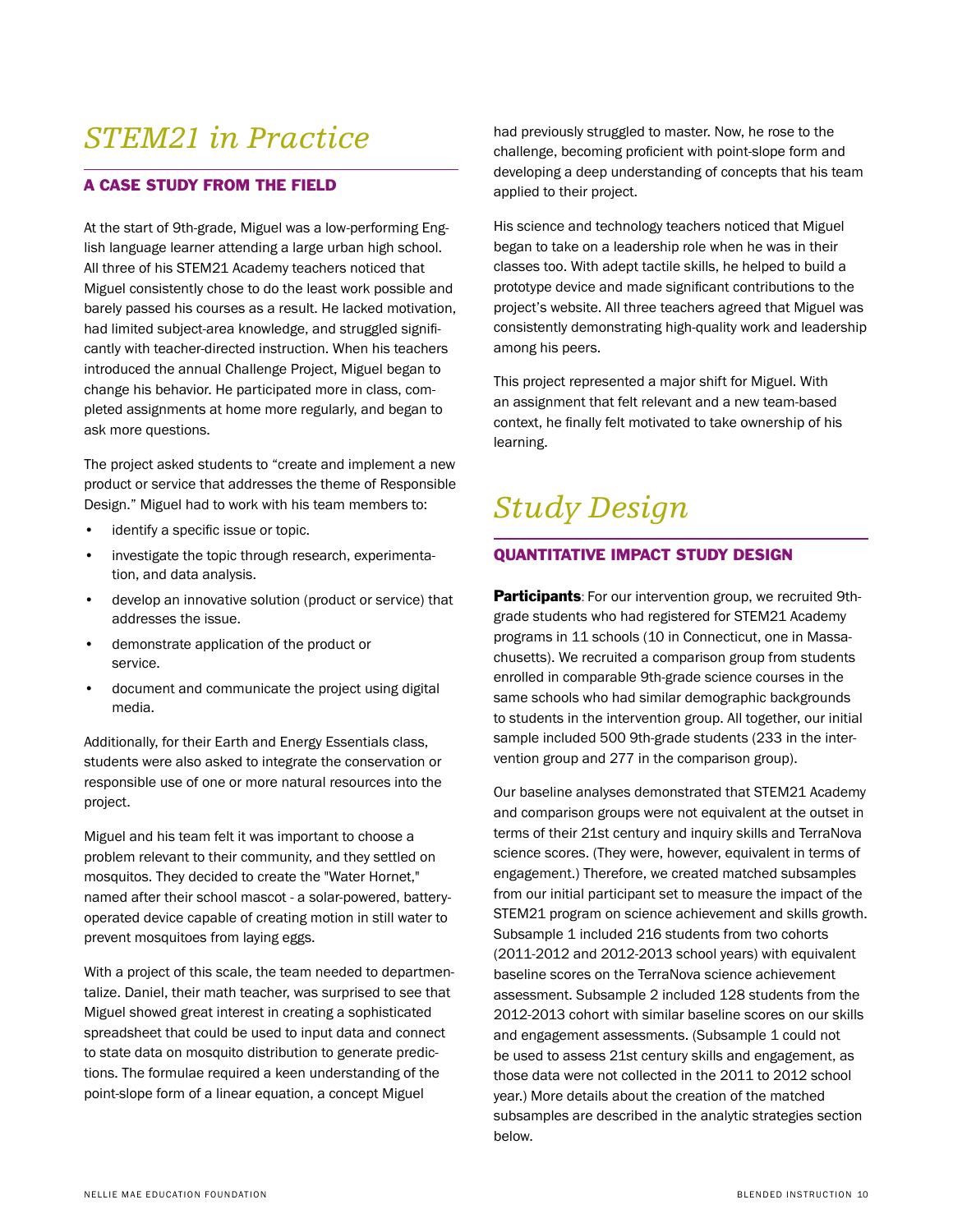**Data collection process:** We collected data twice: once at the beginning of 9th-grade and again at the end of the 9th-grade. Each time, participating students took a 40-minute online survey that included items from three different survey instruments. Then, within a week or so, students took a 40-minute TerraNova Science assessment in paperpencil format. We received parental consent and student assent prior to the survey and TerraNova administration.

**Instruments and measures:** To measure program impact, we used three instruments:

- 1. Academic engagement was measured using an adapted version of the Academic Engagement instrument (Weinstein, Schulte, & Cascallar, 1983), combined with seven items from the motivation scale of the Learning and Study Strategies Inventory. Students reported on the degree to which they stayed on top of class assignments, came to class prepared, set high expectations for themselves, and persisted in the completion tasks and achievement of good grades. We modified the original items to specify the examined subjects. For instance, the original item "Even if I am having difficulty in my course, I can motivate myself to complete the work," was adapted to "Even if I am having difficulty in a science course, I can motivate myself to complete the work." The seven items were tested in both science and mathematics domains, for a total of 14 items. The reliability of the survey was .86 for both pre and post data. (A scale is considered reliable when Cronbach's alpha is higher than .7).
- 2. 21st century skills were measured using a survey instrument incorporating six 21st century skills and 14 inquiry skills derived from NCREL's enGauge standards, the ISTE NET-S standards, and the Partnership for 21st Century Skills framework. The researchers developed a self-report scale to examine students' strengths in information literacy, collaboration, communication, innovation and creativity, problem solving, and responsible citizenship. Students were asked to rate their level of perceived skill on 12 tasks and behaviors (e.g., "Evaluating the validity of data or evidence collected from a STEM product," or "Determining an innovative solution to a STEM challenge"), using a seven-point Likert scale (1="extremely poor;" 7="excellent"). The reliability of this scale was .92 (Cronbach's alpha) for pre and post data.
- 3. Science achievement was measured using the 9thgrade TerraNova assessment, a standardized, normreferenced test that assesses student understanding of science theory and application with emphasis on understanding core concepts and applying scientific inquiry skills, including the scientific method. The TerraNova subtests are considered reliable instruments; the reliability alpha for the grade 9 test is .82, as reported in the Technical Bulletin compiled by CTB/ McGraw-Hill.

We also collected student demographic data, including participants' gender, race/ethnicity, free/reduced lunch status, special education status, and English language learning status. We then created a combined variable represent-

| <b>DEMOGRAPHIC</b>    | <b>CHARACTERISTIC</b>        | SUBSAMPLE 1 (%) | SUBSAMPLE 2 (%) |  |
|-----------------------|------------------------------|-----------------|-----------------|--|
| Gender                | Male                         | 45              | 45              |  |
|                       | Female                       | 54              | 54              |  |
| <b>Ethnicity</b>      | African-American             | 14              | 24              |  |
|                       | Asian-American               | 3               | 3               |  |
|                       | Latino                       | 16              | 23              |  |
|                       | Pacific Islander             | $\mathbf{1}$    | $\mathbf{O}$    |  |
|                       | White                        | 64              | 48              |  |
|                       | Other                        | 3               | 3               |  |
| Socioeconomic status  | Free/reduced lunch recipient | 43              | 49              |  |
| Other characteristics | Special education            | $\overline{7}$  | 3               |  |
|                       | English language learner     | $\mathbf{1}$    | $\mathbf{1}$    |  |

# **Table 2. Description of Matched Samples**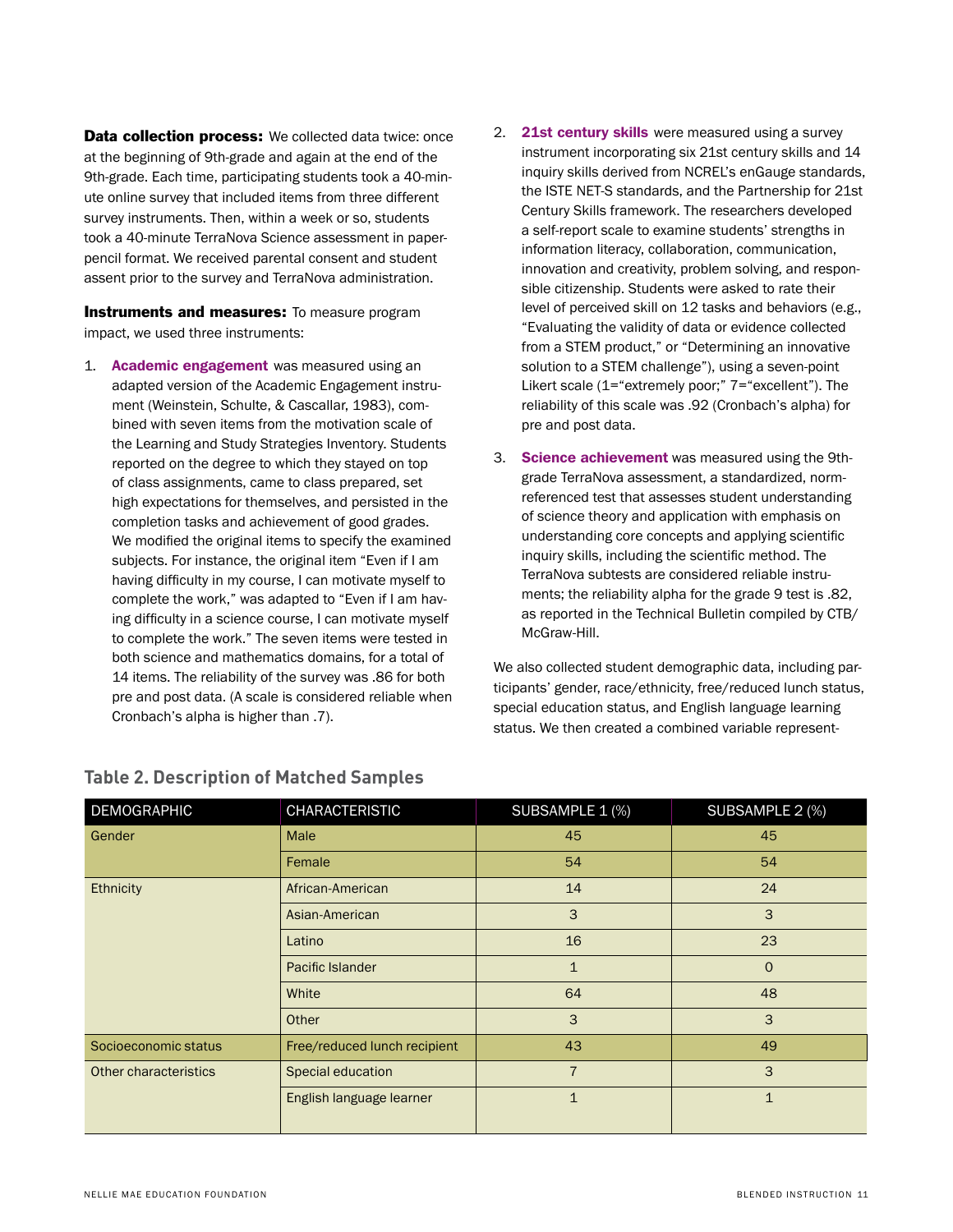ing a student's "underserved" status—with racial/ethnic minorities, females, and low-income students defined as underserved. We also noted each school's SES composition (less than or more than 50 percent receiving free/reduced lunch). The students' underserved status, special needs status, and their cohort and schools' SES composition served as covariates in the analytic model.

Analytic strategies: We used a hierarchical linear modeling (HLM) to estimate the impact of the STEM21 Academy on student engagement, 21st century skills, and science achievement after one year, controlling for baselines tests, cohort, special education status, students' underserved status, and school SES composition. Unlike other regression techniques, HLM simultaneously accounts for variations between schools and individuals, even over time.

### QUALITATIVE STUDY DESIGN

#### PART 1: TEACHING AND LEARNING

We conducted semi-structured interviews with 9th-grade students from each of the participating schools to better understand the impact of blended instructional strategies on their experience as learners. We interviewed an additional three 10th-grade students from each participating school and held focus groups with STEM21 teachers to confirm and further elucidate interview results.

Interview questions focused on students' and teachers' perceived impact of the four core components of STEM21 Academy's blended instructional approach: technology-enhanced learning, experiential learning, digital portfolios, and proficiency assessments. Participants were first asked if any portion of the course implementation had an especially significant impact on their learning. The next set of questions addressed each of the four components directly. Follow-up questions were used to clarify or further develop responses. We developed our interview protocol using a taxonomy of ethnographic questions and vetted questions through a peer auditing process, exploratory focus groups, and a series of 15-minute pilot interviews with students in spring 2012. Results of these tests were used to revise and improve the final interview protocol.

During spring 2013, we conducted 15-minute interviews with three 9th-grade students from each of the 12 participating schools (a total of 36 interviews). All students were new to the STEM21 Academy program that year. To support and triangulate our data, we conducted 12 additional 15-minute interviews with 10th-grade students; these students had been in the program for two years and could therefore provide a longer-term perspective on the program. In addition, we held six focus groups with STEM21 Academy teachers in 2012 and 2013.

All interviews were recorded and transcribed verbatim, and interviewees had an opportunity to correct transcripts for accuracy. Field notes were used to maintain an audit trail. Interviews were conducted until we reached data saturation.

We conducted a content analysis of interview data, using NVivo software to search for word and phrase patterns and categories. Recurring regularities in the data were organized into the construct categories, and that data was triangulated by data source (teachers and students) and data method (interviews and observations).

*We conducted semi-structured interviews with 9th-grade students from each of the participating schools to better understand the impact of blended instructional strategies on their experience as learners.*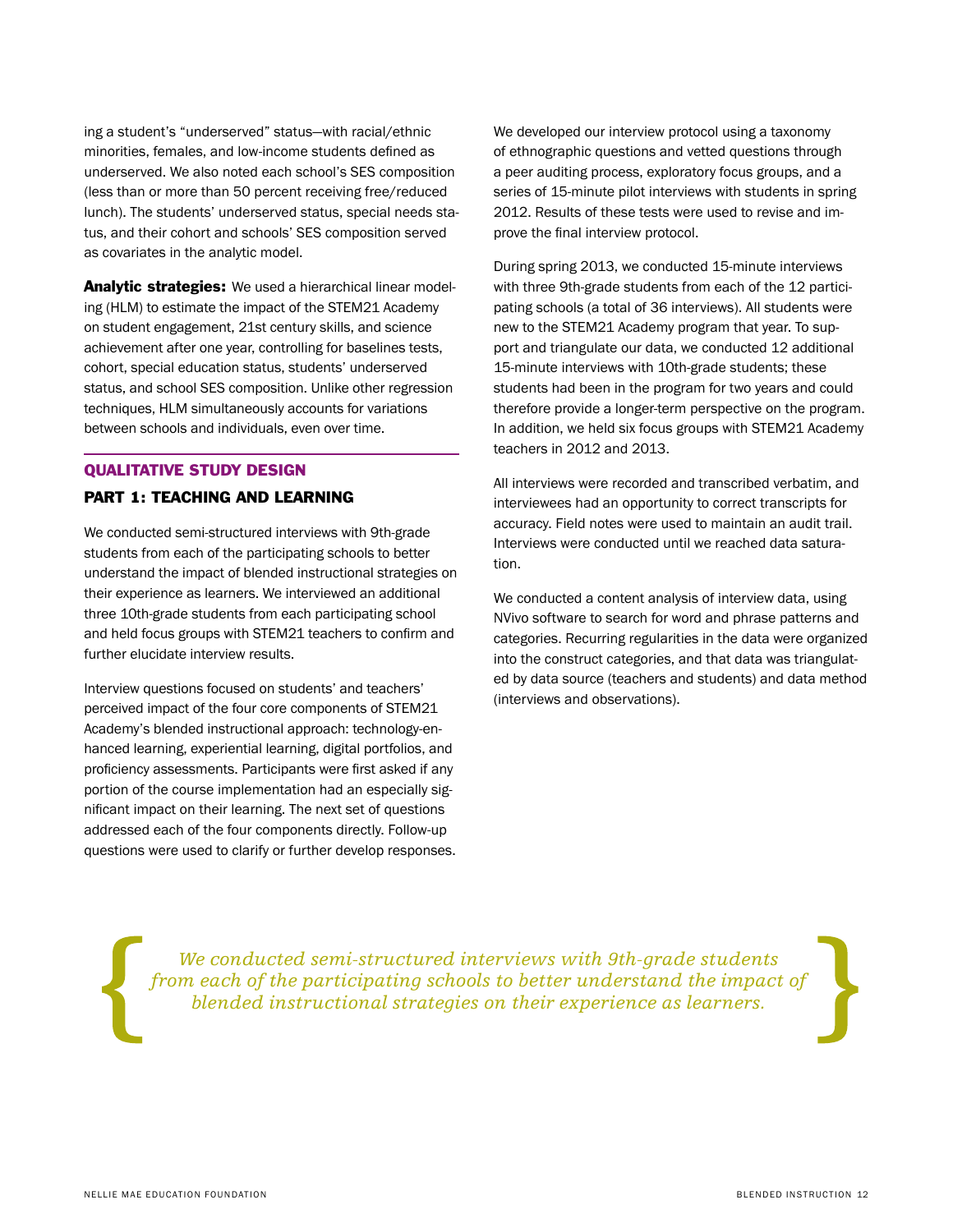| TEACHER PROFESSIONAL<br>DEVELOPMENT INDICATORS                                                                                                                                                                                                                              | <b>GRADE-LEVEL INDICATORS</b>                                                                                                                                                                                                                                                                                                                                                      | PROGRAM-LEVEL INDICATORS                                                                                                                                                                                                                                                                                                                                                                                                                                                                                                                                                                                                                                                                                                                                                                                                                                                   |
|-----------------------------------------------------------------------------------------------------------------------------------------------------------------------------------------------------------------------------------------------------------------------------|------------------------------------------------------------------------------------------------------------------------------------------------------------------------------------------------------------------------------------------------------------------------------------------------------------------------------------------------------------------------------------|----------------------------------------------------------------------------------------------------------------------------------------------------------------------------------------------------------------------------------------------------------------------------------------------------------------------------------------------------------------------------------------------------------------------------------------------------------------------------------------------------------------------------------------------------------------------------------------------------------------------------------------------------------------------------------------------------------------------------------------------------------------------------------------------------------------------------------------------------------------------------|
| <b>Participation in Summer Academy</b><br>(Year 1: all teachers; Years 2-4: first-<br>year teachers only)<br>Participation in two coaching<br>$\bullet$<br>sessions annually (Years 2-4)<br>Participation in one end-of-year<br>$\bullet$<br>reflection session (Years 2-4) | Percent of students completing the<br>$\bullet$<br>digital portfolio<br>Percentage of curriculum units<br>$\bullet$<br>completed by teacher<br>Percentage of students attending<br>$\bullet$<br>three experiential meetings and the<br><b>Innovation Expo</b><br>Participation of students completing<br>$\bullet$<br>five forums in one technology class<br>and one science class | Summer Institute: 28 hours of<br>$\bullet$<br>quality professional development<br>including 21st century skills<br>$-0r-$<br>Make-up session: 6 hour session<br>$\bullet$<br>for individuals unable to attend the<br><b>Summer Institute</b><br>Participation of each teacher in two<br>$\bullet$<br>coaching sessions (Years 2-4)<br>Participation in one end-of-year<br>$\bullet$<br>reflection session (Years 2-4)<br>At least 51% of students in study<br>$\bullet$<br>from underrepresented groups as<br>defined by gender, minority status,<br>and SES<br><b>Expected number of students</b><br>$\bullet$<br>participating in high school program<br>(Calculated at 20 students/grade/<br>school/year)<br>Eight courses in 12 schools<br>$\bullet$<br>implemented as planned (Year 4)<br>Six courses articulated with College<br>$\bullet$<br>of Technology (Year 4) |

# **Table 3: STEM21 Academy Implementation Fidelity Indicators**

Note: Changes in specific development indicators over time are identified in parenthesis.

# PART 2: FIDELITY OF IMPLEMENTATION

We assessed implementation fidelity in the 12 participating schools through the ongoing collection of: (a) professional development data records; (b) attendance records, portfolio grades, Unit Performance Assessments, and records of online forum use; and (c) professional development agendas and observations. We developed a metric, ranging from "low fidelity" to "high fidelity," using these data sources to assess the degree to which the blended instructional program was implemented as intended at the individual teacher level, within the grade level, and across the program.

We developed categorical indices (e.g., teacher attendance in summer professional development, students completing the digital portfolio) to establish implementation benchmarks for each treatment classroom, grade-level, and school. We assigned weights to each indicator appropriate to the relevance and importance of that factor in program implementation, and used the combined indicator scores to generate a construct-level score. Each construct score was

categorized into levels of implementation fidelity (low, moderate, high), with our threshold for "adequate implementation" of most categories set at completion of 65% or more of relevant activities.

Our research team also conducted observations of eight 9th-grade classrooms, using the Electronic Quality of Inquiry Protocol (EQUIP) and the Classroom Practices Record (CPR) as tools for organizing observations. The EQUIP is a fourpoint observational rubric designed to measure the number of instances and quality of inquiry-style instruction. The CPR measures higher-order thinking and questioning in the classroom. Each 9th-grade classroom was observed two times, with preliminary data obtained during spring 2012 and comprehensive data collected during 2012-2013. These qualitative data were used to confirm our fidelity measures.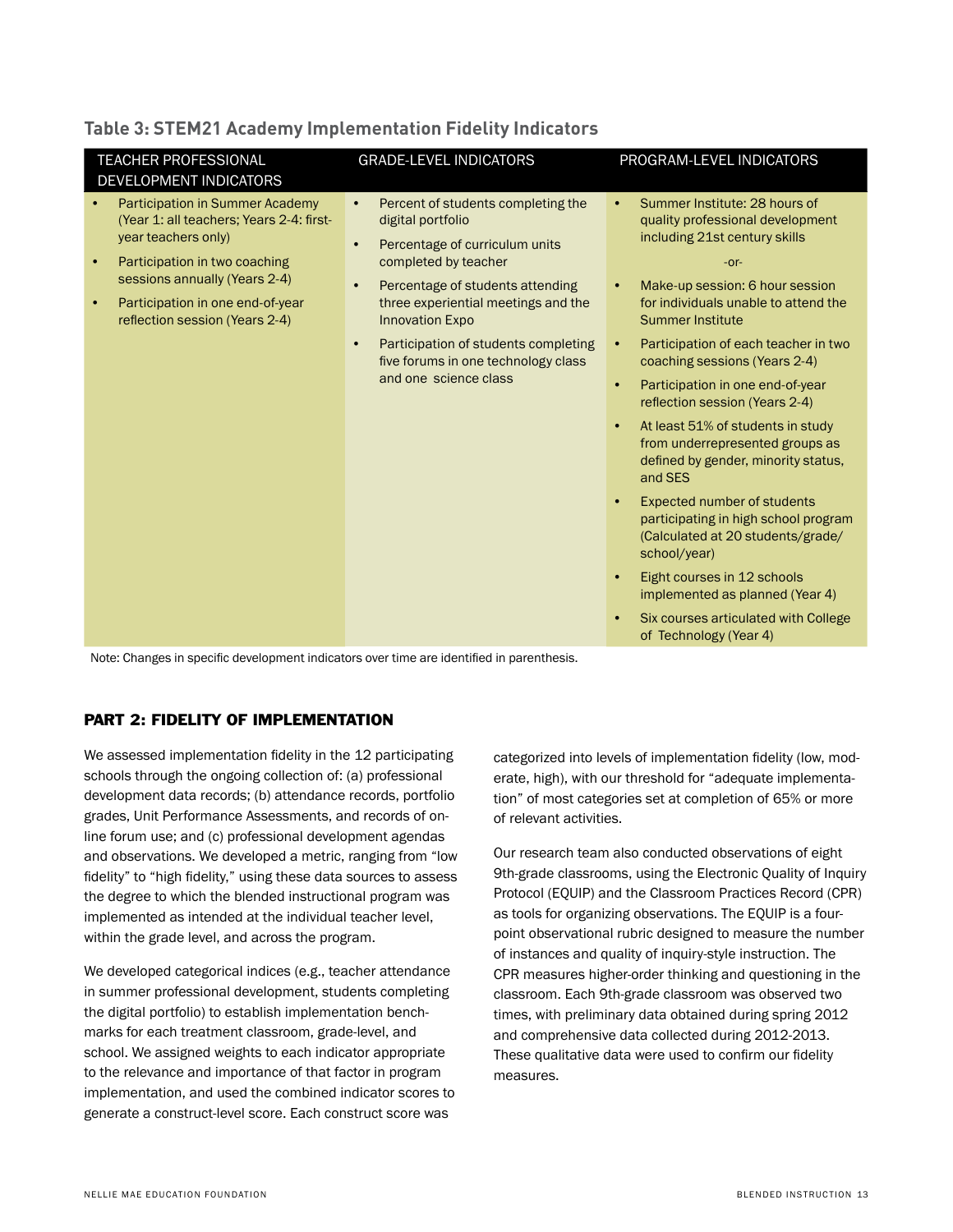# *Findings*

### QUANTITATIVE RESULTS:

*Impact Of STEM21 Practices On Student Engagement, 21st Century And Inquiry Skills, And Science Achievement*

At the end of 9th-grade, students who participated in the STEM21 Academy for one year demonstrated significantly higher scores on the TerraNova science assessment and marginally higher levels of 21st century skills than comparison students. We found no statistically significant difference between student groups in terms of engagement in science and mathematics. Underserved students in the STEM21 Academy performed better on the science assessment than underserved students in the comparison group. Small sample size prevented an analysis in engagement and 21st century skills for underserved students. Table 4 summarizes the quantitative results.

### STUDENT ENGAGEMENT

At the end of 9th-grade, students in the STEM21 Academy group reported an average level of academic engagement of 5.03 (SD=1.06) on a 7-point scale (1="not at all true of me"; 7="very much true of me"). The average engagement

level in the comparison group was 5.04 (SD=.90), indicating very similar degrees of engagement in both groups. Our statistical analysis suggests that the STEM21 Academy did not engage students in science and math better than traditional classrooms.

# 21ST CENTURY AND INQUIRY SKILLS

At the end of 9th-grade, students in the STEM21 Academy sample and the comparison sample rated themselves an average of 5.37 and 5.07 respectively on our skills survey, indicating that students from both groups believed they had acquired a mid-to-high level of 21st century skills.

The score difference between the two groups was marginally significant (p =.06), taking into consideration other factors that might contribute to students' 21st century skills acquisition (e.g., their baseline skills, student demographics, and school SES composition), the STEM21 Academy group students scored .29 standard deviations higher on 21st century skills than the comparison group. Accord-

# **Table 4. Descriptive Statistics of Engagement, 21st Century and Inquiry Learning Skills, and TerraNova Science Measures**

|                          |                                    | N   | <b>MEAN</b> | <b>SD</b> | 95%<br><b>CONFIDENCE</b><br><b>INTERVAL</b> |
|--------------------------|------------------------------------|-----|-------------|-----------|---------------------------------------------|
| Engagement               | Comparison                         | 64  | 5.04        | 0.90      | [4.825.27]                                  |
|                          | <b>Intervention</b>                | 64  | 5.03        | 1.06      | [4.775.29]                                  |
|                          | <b>Total</b>                       | 128 | 5.04        | 0.98      | [4.875.21]                                  |
| 21st Century skills      | Comparison                         | 64  | 5.07        | 0.84      | [4.865.28]                                  |
|                          | <b>Intervention</b>                | 64  | 5.37        | 0.85      | [5.16 5.59]                                 |
|                          | <b>Total</b>                       | 128 | 5.22        | 0.86      | [5.07 5.37]                                 |
| <b>TerraNova Science</b> | Comparison                         | 116 | 683.67      | 48.51     | [674.75 692.59]                             |
|                          | <b>Intervention</b>                | 100 | 695.80      | 41.61     | [687.54 704.06]                             |
|                          | <b>Total</b>                       | 216 | 689.29      | 45.75     | [683.15 695.42]                             |
| <b>TerraNova Science</b> | Underserved<br>Comparison          | 90  | 683.51      | 47.59     | [67.54 693.48]                              |
|                          | Underserved<br><b>Intervention</b> | 75  | 693.75      | 44.21     | [683.58 703.92]                             |
|                          | <b>Total</b>                       | 165 | 688.16      | 46.22     | [681.06 695.27]                             |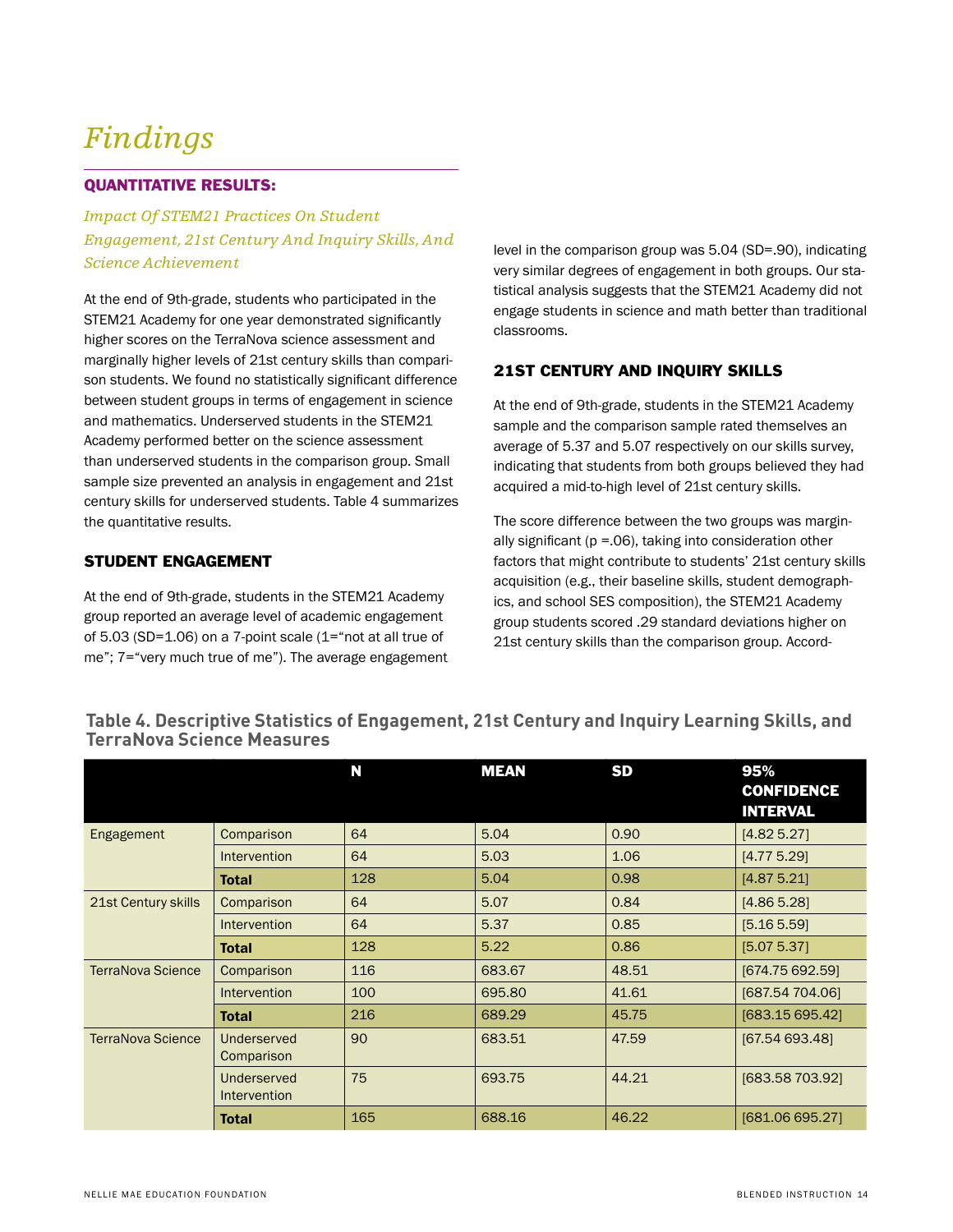Figure 4: Average self-reported student engagement and 21st century skills at the end of 9th-grade



ing to Lipsey, et al. (2012), the median effect size of high school intervention on student outcomes of specialized topic is .29 standard deviations, and the mean effect size is .34 standard deviations. In short, the STEM21 Academy was somewhat more successful in improving student 21st century skills than the comparison classrooms. (See Figure 5 for details.)

# SCIENCE ACHIEVEMENT

At the end of 9th-grade, students in the STEM21 Academy group scored higher on the TerraNova science test than students in the comparison group: a mean score of 695.80, compared with 683.67 (TerraNova scale scores range from 0 to 999). The result of statistical analysis confirmed that the difference between the two groups in science achievement was statistically significant (p <.05). Accounting for other factors, such as students' demographic information, previous TerraNova scores, cohort and school SES composition, the STEM21 Academy group students scored .25 standard deviations higher on TerraNova science than the comparison group. The median effect size of a high school intervention on standardized test scores is .04 standard

# Figure 5: Average TerraNova scale scores for students at the end of 9th-grade



deviations, and the mean effect size is .03 standard deviations (Lipsey, et al., 2012). Our results, therefore, suggest a meaningful effect of the STEM21 program on student achievement.

### UNDERSERVED STUDENTS

Results for underserved students revealed similar patterns. That is, underserved students in the STEM21 Academy group scored higher on the TerraNova test than underserved students in the comparison group (a mean score of 693.75, compared with a mean of 683.51). The difference between the two groups was statistically significant ( $p < 05$ ). Accounting for other factors, such as students' previous TerraNova scores, student demographics, and cohort and school SES composition, we found a meaningful effect size of .23 (Cohen's d).

These results indicate that the STEM21 Academy program was better able to meet the learning needs of underserved students than traditional classrooms. (See Figure 5 for details.)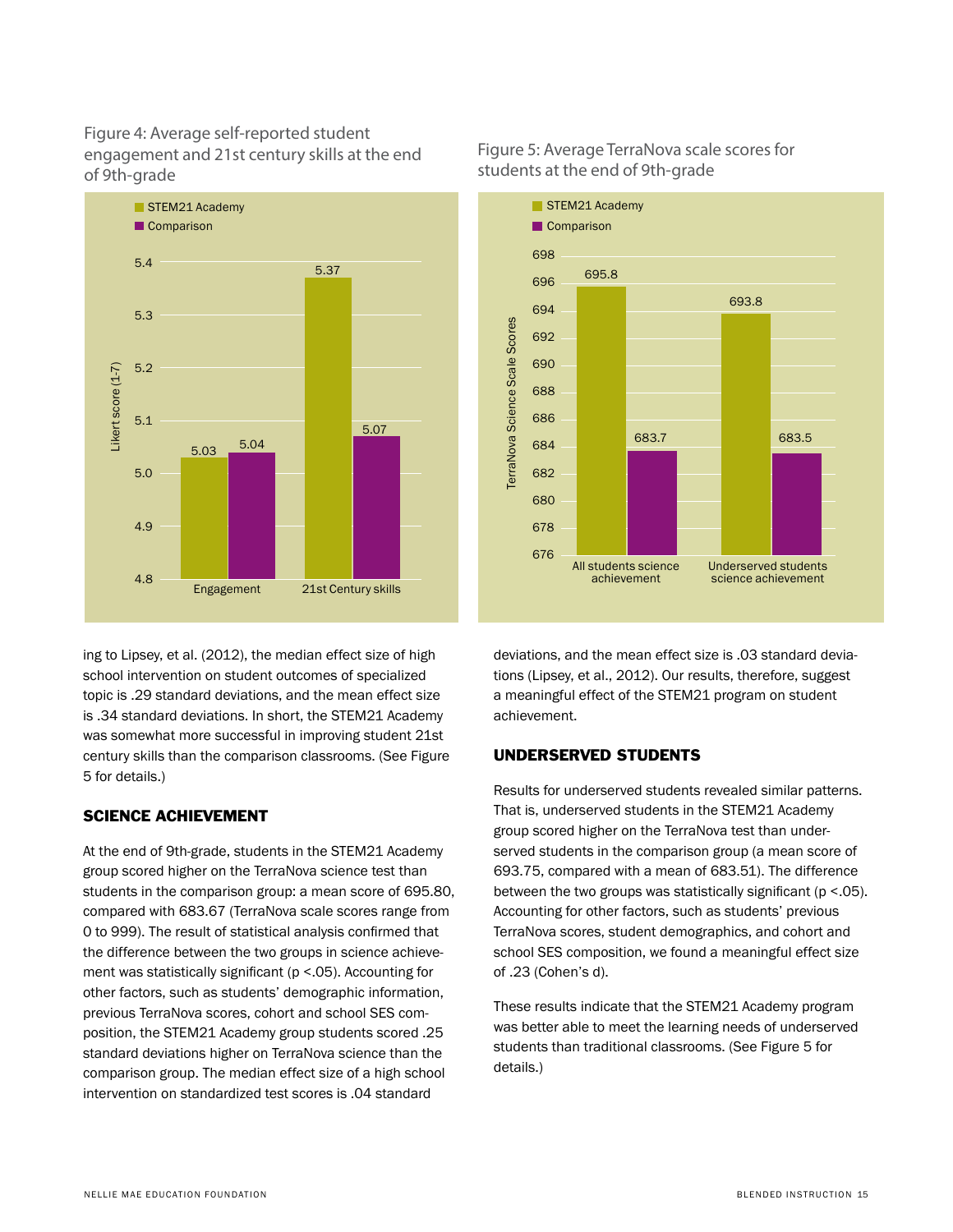# QUALITATIVE RESULTS:

# *Perceived Impact and Fidelity of Implementation*

#### GENERAL PERCEPTIONS OF STEM21'S IMPACT

When asked an open-ended question about the elements of the STEM21 Academy program that most influenced them as learners, the largest number of 9th-grade student responses (20%) emphasized how the program contributed to their success. Examples of the successful outcomes they discussed included increased engagement, a positive learning experience, altered future intentions related to careers or academic interests, and increased achievement. By contrast, very few (4.9%) student responses related to learning challenges, such as disengagement or a negative learning experience. These results indicate that STEM21 Academy students strongly believe the student-centered learning process supports their academic success.

Interview data was coded and organized into the following thematic categories: overall learning success, improved engagement, and personal skill development.

**Overall learning success:** Students said that their experience in STEM21 resulted in increased knowledge acquisition, enhanced skills in areas such as critical thinking and communication, the development of independent learning habits, improvement in content retention, and an increase in confidence. These topics represent half (50%) of all responses in the overall perceptions category. Sample comments included:

*"The way that they teach you how to dig deeper and how you are the one that figures it out for yourself—you definitely remember—it becomes a lesson you learn forever."*

*"It really allows you to expand on your creativity. It gives you a much more, almost a more individualized learning."*



**Improved engagement:** The second most common category of response was related to different facets of engagement. Students mentioned overall enjoyment, fun, liking or loving the courses, increased interest in course content, creativity, appreciation of the up-to-date curriculum, commitment to further participation at the next grade level, and enthusiasm regarding the uniqueness of the non-traditional instructional approach. This category represents a third (32%) of all feedback. Sample comments included:

*"When you learn something new and it interests you so much, you want to learn more and more, and it's a building block that compacts all your knowledge together and you can do things you never thought were possible."*

*"Really fun, hands-on stuff. It's always changing. It's a little bit of a challenge but if you are really into it, you'll get a lot out of it."*

*"In these courses, you go on and learn by yourself and you connect with other kids and I love the courses!"*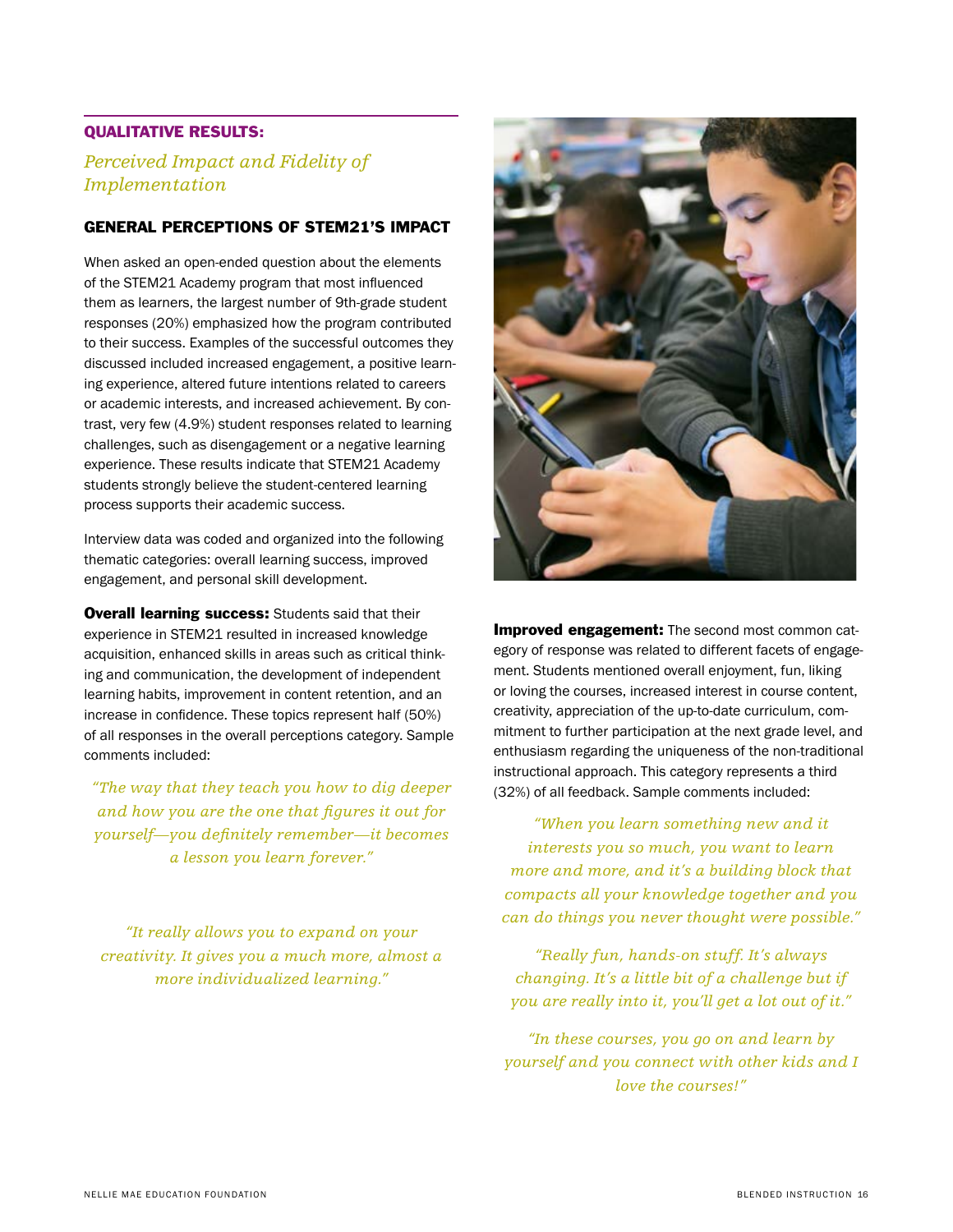Personal growth and skill development: The third most frequently occurring comments related to personal growth. Eighteen percent of responses related to this category. Comments addressed:

- STEM21 Academy's emphasis on team work and the use of interpersonal skills required for successful teamwork,
- increased communication capabilities resulting from consistent personal and professional interactions,
- enhanced friendships and a sense of "family" within the class environment,
- development of a sense of interdependence with peers,
- increased leadership ability,
- appreciation for the presence of an open, non-judgmental learning environment, and
- increased student-teacher interaction.

#### Sample comments included:

*"My confidence has built up tremendously over the course of this year and it has been amazing."*

*"It's really hands-on and teaches you to be more independent in your learning. It is very different from what I've had before."*

*"You got to be really close with a group of students so you get a nice bond. Yet you can still be independent and grow at your own level."*

Additional impressions: In addition to the three primary categories, students cited a variety of other successes that they attributed to STEM21 Academy's student-centered approach. We found a consistent pattern of overall student enthusiasm toward the blended instructional approach, with the majority of students affirming their commitment to continued participation in the program. We heard such comments as:

# *"I would describe these courses as more modern learning…It's more on technology and it's not really old school learning."*

*"You'll learn to use teamwork and communication—it is a great course if you want to work for a big company in the future."*

# *"I think the whole process of learning how to fit in and work with what you have was a good experience for us because we are going to be thrown into the new world this same way."*

A number of respondents indicated that they considered the blended curriculum to be a highly relevant learning method for the 21st century, arguing that individuals in their age group would be heavily dependent on technology skills for future college and job opportunities. Additionally, some students stated that participation in these courses would give them a competitive advantage in the college or career market over students participating only in more traditional courses.

Perceived challenges: Although the breadth of responses strongly suggested that the majority of 9th-grade STEM21 Academy students planned to remain enrolled in 10th-grade, a small number of participants (approximately 10%) were less certain about the success of their learning experience in the first year of the STEM21 Academy program. Individuals who indicated a lack of interest in project participation generally attributed this lack of interest to the use of technology. Additionally, a small number of students expressed frustration with the blended curriculum, stating a preference instead for more traditional learning that places less emphasis on technology-driven assignments and outcomes.

Students also described various implementation or learning challenges, including challenges using the learning management system (LMS) to complete the digital portfolio, participate in forums, and complete other online assignments. Students discussed inconsistent performance of the LMS, sometimes attributed to system incompatibility or Wi-Fi access issues in their school. Other students perceived the LMS as too difficult to understand. Students with these concerns expressed a desire for more teacher-directed instruction and felt a lack of written guidelines exacerbated their technological challenges. These described a need for more technology support.

General perceptions of teachers and 10th-grade students: The overall perspectives of 9th-grade students were widely substantiated by teachers and their 10th-grade peers. Teacher focus groups emphasized how blended instruction resulted in more student freedom and independence and reported an increase in students' learning skills.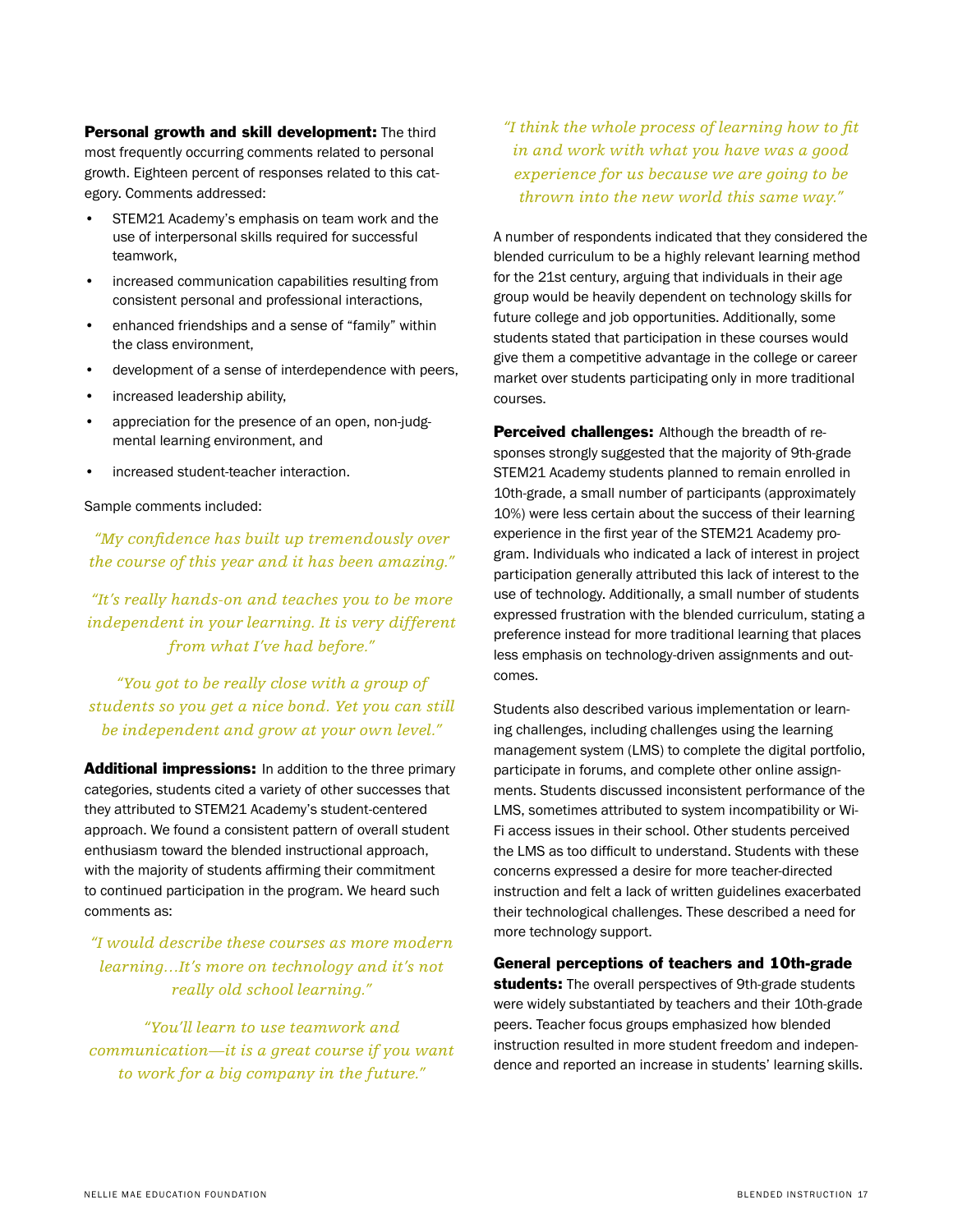

Comments from 10th-grade students suggested that they generally engaged in the program with a higher level of confidence and understanding than their 9th-grade counterparts. A number of 10th-grade students reported that their knowledge and confidence had increased since 9th-grade. These students attributed this increase to the development of a better working knowledge of curriculum expectations in their second year. Tenth-grade students were also more likely to describe potential long-term benefits of the program than were their 9th-grade peers. When questioned about learning outcomes, the large majority (88%) of 10th-grade respondents had a positive perception of the impact of blended instruction on both their personal growth and success with learning.

Tenth-grade students expressed fewer program challenges, saying many challenges had been resolved during their first year. Among the 22% of 10th-graders who identified challenges, only a few focused on LMS issues. This suggests that while first-year students struggle with technological issues, by the end of their second year of participation, students have successfully developed technological and problem-solving skills to overcome these issues.

Teachers also provided additional perspective on some of the challenges that emerged in interviews. Specifically, 9thgrade teachers described the challenges of implementing STEM21 Academy courses in conjunction with other district requirements as sometimes "overwhelming," occasionally resulting in decreased ability to implement all course components or activities. A few teachers, in particular teachers new to the program, described similar challenges with the technological demands of the courses.

# PERCEIVED IMPACT OF THE FOUR CORE COMPONENTS OF BLENDED INSTRUCTION

In the second stage of our interviews, students shared their perspectives of how each of the core blended instruction program components affected their learning. Each component is discussed separately.

**Technology-enhanced learning: Students reported that** STEM21's approach to blending online and in-person learning supported their growth in each of the three categories previously identified: success with learning, engagement, and personal growth and development.

A majority (77%) of 9th-grade students reported a positive impact on learning and engagement, with comments like, "blended learning helps me learn," or "I like it/love it," and said blended learning is "good," "great," "different," and "balanced." The specific aspects of the technology-enhanced curriculum most frequently described as contributing to their learning and engagement included:

- the use of the blended learning strategies in the extended Challenge Project,
- the ability to access their classroom and projects from any location via the online portal,
- the incorporation of digital media tools (such as video editing and application design software) into the online environment, and
- a clear focus on skill development.

Although a large majority of students expressed positive impressions of technology-enhanced learning, almost a quarter of students (23%) said its impact was minimized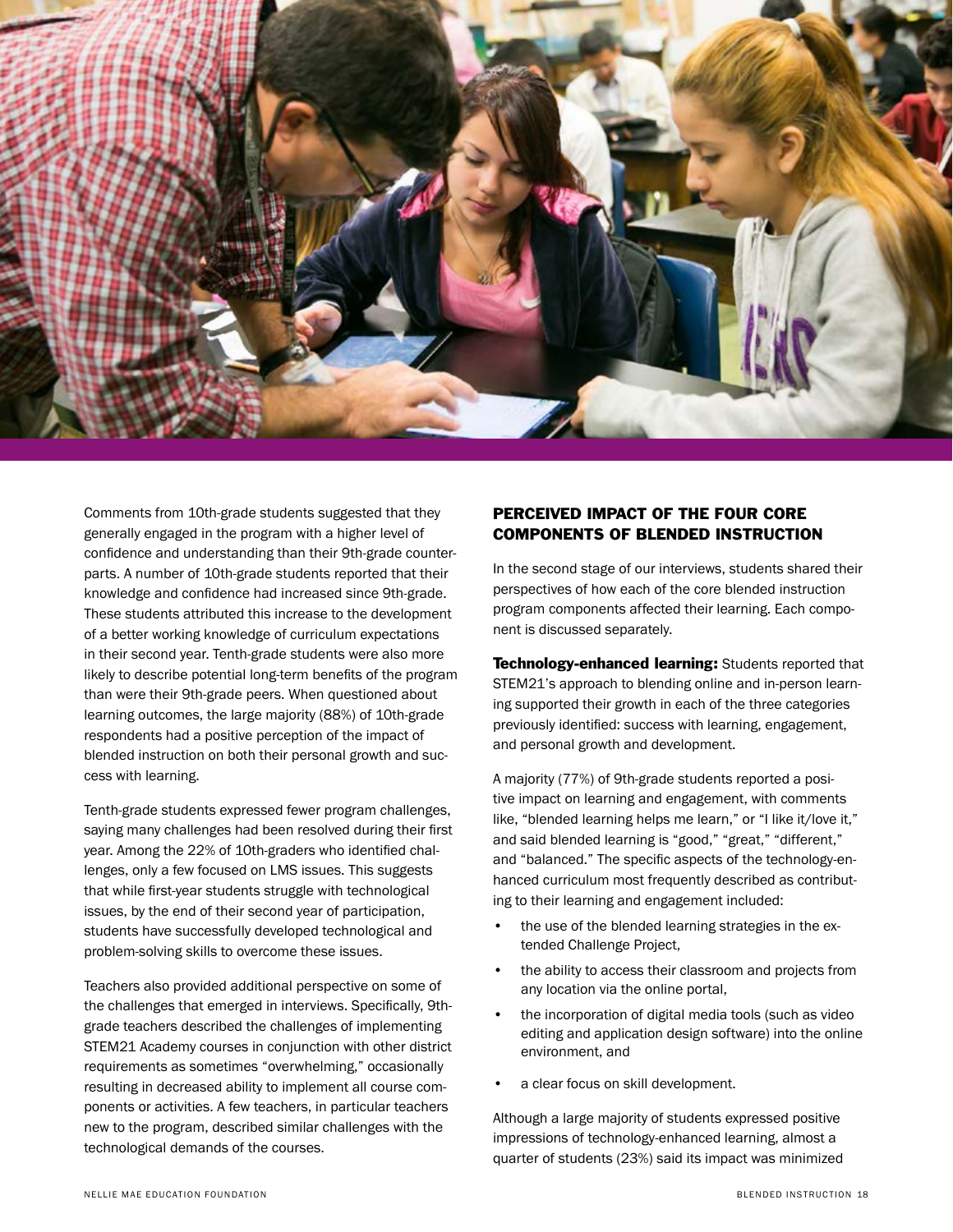due to challenges faced in the process. They elaborated on some of the points raised previously, identifying a need for more frequent teacher guidance and more consistent use of textbooks and note taking. A small number of students attributed their challenges to an overall lack of interest in technology.

Ninth-grade student feedback was supported by feedback from teachers and 10th-grade students. The majority of teachers described the positive impact of technology-enhanced learning on student outcomes; they expressed that their students enjoyed collaborative learning, the openness and freedom to work independently at their own pace, and the array of opportunities to work with a variety of technologies in a creative problem-solving process.

The teachers who provided less positive feedback were less experienced with the program, and we hypothesize that they are likely to have also been most impacted by the technological challenges described previously. The majority of 10thgrade students did not report challenges with the technologybased environment, likely due to greater experience with technology and blended-learning strategies.

**Experiential learning:** Data from interviews strongly indicate that both the smaller experiential meetings and the end-of-year Student Innovation Expo were viewed as positive opportunities for students to broaden their educational perspectives in a less restrictive environment.

A majority of students (66%) spoke positively about experiential meetings that took them from the comforts of a traditional school setting into business environments and college campuses. Experiential meetings took a variety of forms and included hands-on learning with partner organizations—for example, environmental groups that brought students into the field to conduct data collection, or a computer company that helped students develop a business website. Students described these opportunities to do real-world and hands-on work as "inspiring," critical to supporting their development of communication and presentation skills, and important to personal development. The majority of respondents also shared that the meetings enhanced their learning by offering opportunities to actively participate in scientific experiments and learn about innovative professional products. Students frequently described their participation in these meetings as improving their ability to bring fresh ideas back to the classroom and to incorporate these ideas into the design of their Challenge Projects.

Diverging from the positive feedback were concerns regarding the mechanics of the experiential meetings. These individuals (less than a third of all respondents) noted a

lack of relationship between the meeting activities and the goal of the extended Challenge Project, a lack of connection between activities and classwork, an over-emphasis on college tours, discomfort due to the required interactions with students from other districts, lack of interaction with other schools, and concerns over meetings canceled due to weather or other limitations. Teacher focus groups verified some of these concerns. Although both students and teachers appreciated the function of group work in these experiential meetings, they expressed a need for these groups to include a balance of classmates and students from other schools, which would confer an optimal balance of emotional support with opportunities for challenge and new insights. These results suggest that some students and their teachers would benefit from more guidance with experiential learning meetings.

The Student Innovation Expo is the culminating annual event at which STEM21 Academy student teams showcase their learning through their Challenge Projects. At the time of the 9th-grade interviews, the Expo had not yet taken place. Therefore, our results are based primarily on interviewer attendance at the Student Innovation Expo, subsequent field notes, and teacher and 10th-grade student input.

Ninth-grade students, who had not yet participated in the Student Innovation Expo, expressed a high degree of anticipation for the event and commitment to and pride in their final Challenge Projects. Their enthusiasm was supported by 10th-grade students and teachers, who expressed enthusiasm about the power of these opportunities to encourage collaboration, support personal and professional development, develop 21st century skills, and provide a central focus for all classroom activities. These discussions provided overwhelming evidence that the Student Innovation Expo and the related Challenge Project are viewed as critical to fostering student engagement, commitment, skill development, and content mastery. Maturation and previous experience may account for differences in responses of 9th-grade students and the more sophisticated responses of their older peers and teachers, who offered more explicit details.

Few students and teachers gave negative feedback relating to the Student Innovation Expo. Among interviewed 9thgraders, 18% expressed negative concerns, such as a need to allocate more time for student presentations and a desire for more opportunities to view and learn from the work of other school districts. The findings were similar among 10th-graders, with 14% providing at least some negative feedback. Like the 9th-graders, the most frequent concerns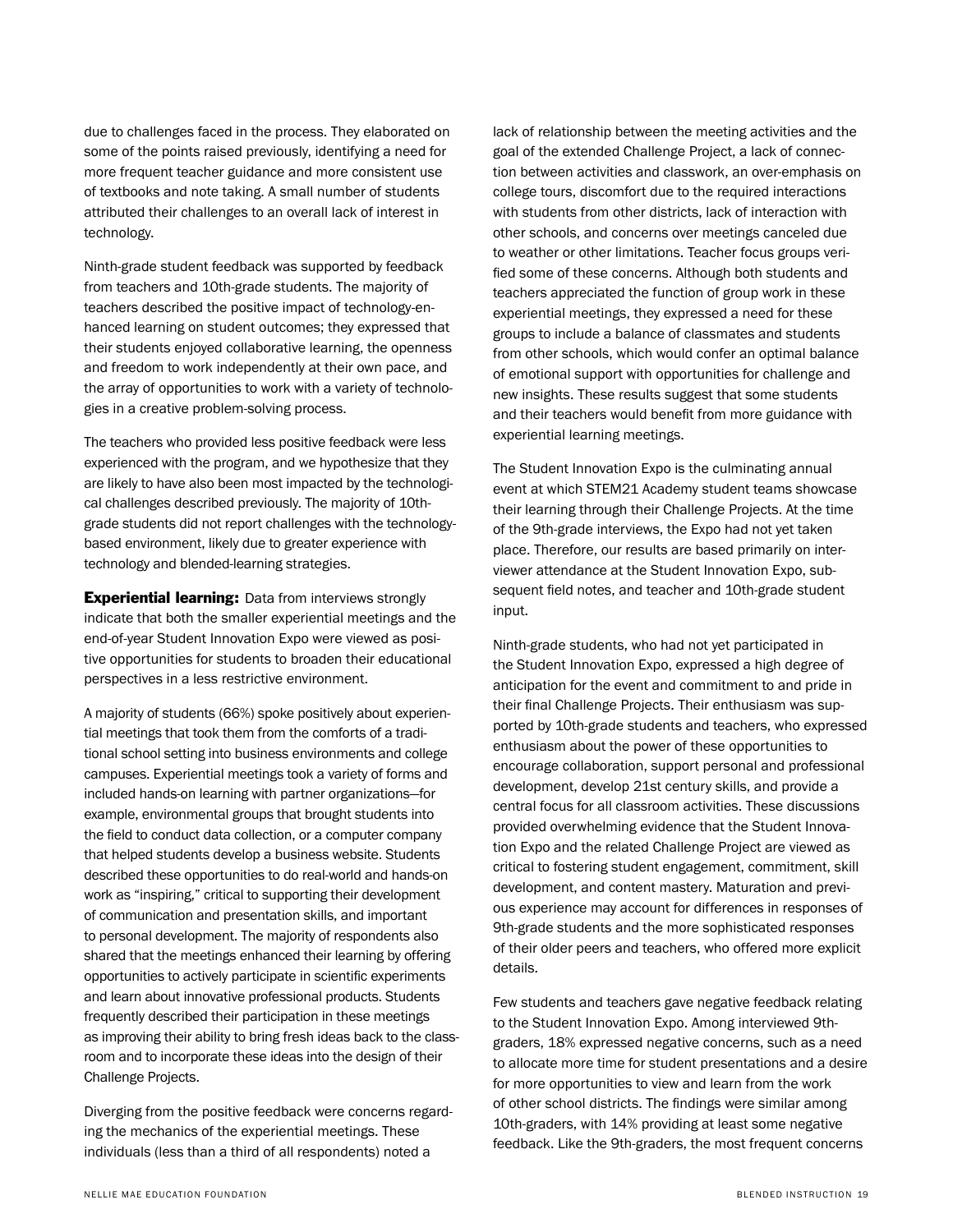pertained to lack of time for project preparations, or time allocated for presenting at the event.

**Digital portfolios:** The digital portfolio, an online environment where students collect and share their work, was described positively by the majority (81%) of students. Recurring themes included the three categories discussed previously: enhanced learning, engagement, and personal and skill development. Students also praised the digital portfolio as a useful gauge of what they learned in an academic year and a resource with potential future value if treated as an expandable online resume for college and career applications. Digital portfolios were described as excellent tools for reflection, for providing insight into how an individual's work measures up against the work of their peers, and for providing a means to display what a student has learned throughout their high school experience and beyond. Many students described the portfolio as a good

frame of reference for tracking their progress within a course as well as a useful tool for reviewing course content for exams and the end-of-year Challenge Project.

Nearly a fifth of respondents (19%) expressed negative perceptions of the digital portfolio. The challenges they described included a lack of

understanding of the role of the digital portfolio in the learning process, problems navigating the links needed to access the portfolio, and a lack of teacher direction or knowledge in some schools. Several students stated that the portfolio was "busy work;" they felt the act of putting work in two places—the portfolio and the location where the work originated—was redundant. It is worth noting that students that perceive the portfolio as nothing more than "putting work in two places" clearly did not have a strong understanding of the purpose of the portfolio.

Results from teacher focus groups offer a possible explanation for the challenges expressed by students. A number of teachers explained that student buy into the portfolio requires understanding of the benefit it provides. A few hypothesized that more mature students, with a greater understanding of the need to prepare for life after high school, generally demonstrated greater appreciation of the portfolio. Responses from both students and teachers revealed 10th-graders as generally having a stronger understanding

*...both students and teachers shared very positive perceptions of the long-term, proficiencybased Challenge Project.* 

of and appreciation for the portfolio.

Proficiency assessments: STEM21 Academy's Unit Performance Assessments (UPAs) measure students' mastery of concepts and standards in each curricular unit, leading toward a final, end-of-course Challenge Project presented at the Student Innovation Expo.

Student perceptions of the smaller-scale, in-class UPAs were varied and appeared to be related to their familiarity with the term "Unit Performance Assessment" as well as their awareness of pre-designated unit topics. Some students were not aware that they had participated in the assessments or remembered covering some topics but not others. It is worth noting that students indicated that the use of UPAs became less frequent as the end-of-year Expo approached. Students who did remember the proficiency assessments reflected positively about the role of the UPA in increasing collaboration. Students did not perceive that the

> UPAs given early in the year were relevant to the Challenge Project goals.

Teacher feedback supported student perceptions. Teacher focus group responses suggest that many teachers chose to use their own school's or region's teaching rubrics, or exchanged them intermittently with the UPAs. Teachers

also indicated that the UPAs were not easily aligned with their course requirements, being either too basic or complex to meet their students' needs. A number of teachers expressed concern that some of the UPAs lacked rigor and relevance, thus explaining why they had not implemented UPAs consistently. While their feedback on UPAs as a whole was mixed, teachers noted that specific UPA labs or assessment topics had a positive impact on student learning.

In contrast, both students and teachers shared very positive perceptions of the long-term, proficiency-based Challenge Project. The vast majority of students perceived the Challenge Project to be a highly valuable part of their learning experience. They overwhelmingly agreed that the project supported learning of course content and helped them develop skills in independent thinking and research, writing, presenting, oral communication, critical thinking, creativity, leadership, tolerance, and compromise. Students also described how these new skills helped them engage and learn more effectively in other subject areas.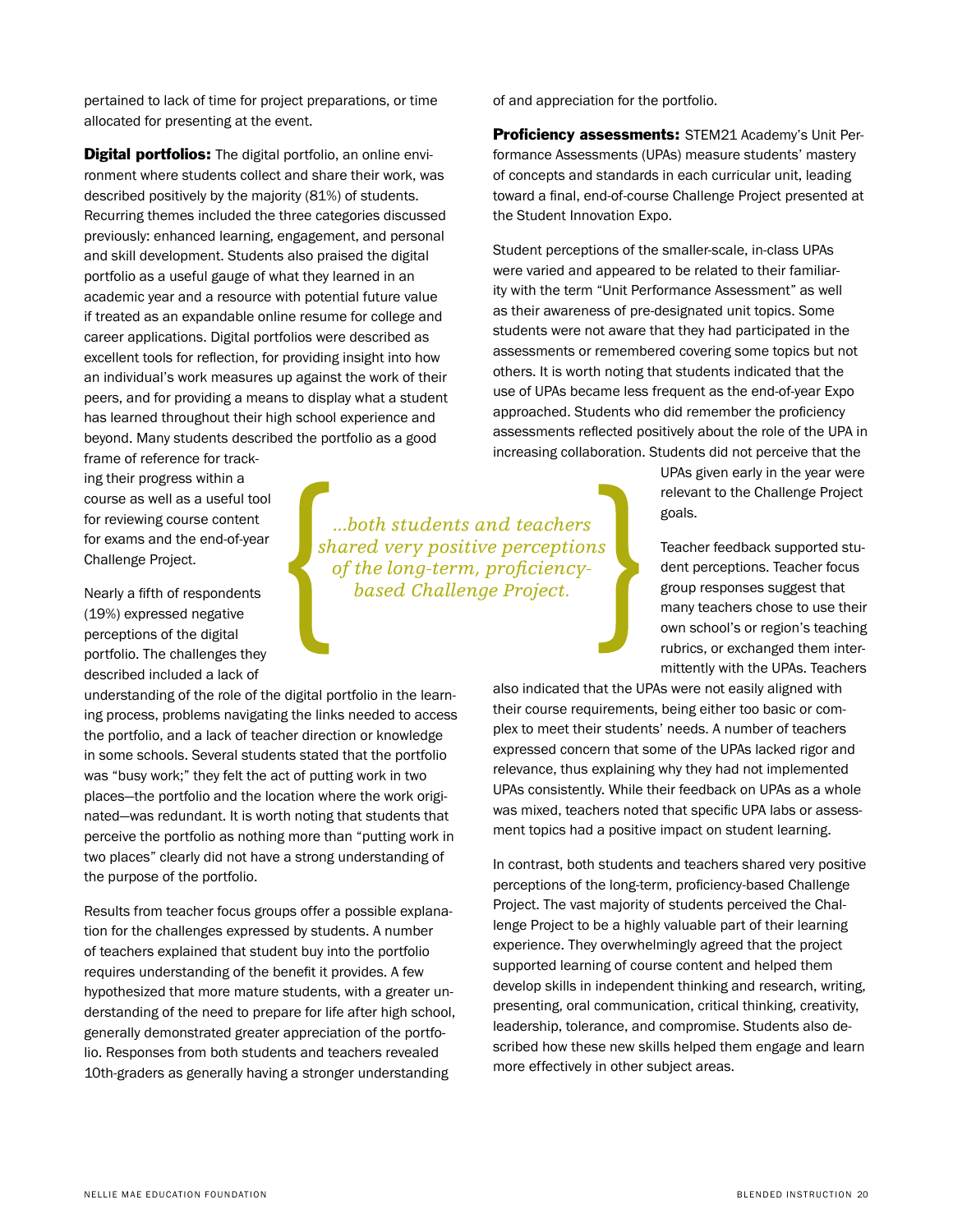

Most students expressed deep investment in and commitment to solving the Challenge Project as well as pride in what they had created. They emphasized the "real-world" value of their projects; a number of respondents described inventing products or services that they felt would improve vital concerns related to the environment, personal safety, quality of life, health, or energy efficiency. Students expressed ownership of specific project tasks, and recognized that successful completion of a Challenge Project required interdependence among students. Nearly all respondents stated that collaboration and teamwork were the most important skills learned while completing their Challenge Projects.

Students also discussed the role of the Challenge Project in enhancing personal growth - in particular the development of self-confidence. Students and teachers attributed the growth in confidence to the opportunities they had to take on such challenges as interviewing industry professionals or public speaking.

Students described relatively few problems with the Challenge Project. Their most common concern was the time conflict between needing to complete end-of-year assignments and exams as well as their projects. A number of students perceived Challenge Projects to be aligned with course requirements, while others expressed concern that they fell behind in their studies due to the time requirements of the Challenge Project. A small number of respondents mentioned lack of time for project development.

# IMPACT ON AT-RISK AND UNDERSERVED **STUDENTS**

Researchers decided that asking students or teachers about their ethnic background or socioeconomic status could limit the discussion or be seen as offensive. As a result, no detailed demographic data is available on interview participants. We do know that during 2012-2013, 71.7% of all STEM21 Academy study participants were identified as underserved based on their socio-economic status, gender, and/or ethnic background. We can infer that there was a similar distribution among interview participants. Since our qualitative data indicates an extremely high positive perception of the impact of blended instruction on student learning, engagement, and personal development, we expect that these results can be understood to apply to both underserved students and their peers.

While we did not parse demographic data for this portion of the study, interviewer notes identified frequent references to technological challenges in the urban schools represented in our sample. Students in these schools were also far more likely to express challenges related to a lack of access to curriculum resources, stemming from a lack of computer access at home and less than ideal access at school. Additionally, interviewers noted lesser engagement in the interview process from some students in the urban schools; when these students were queried for more detailed responses to questions, they often stated that they didn't know the answer. Interview data from urban schools generally contained less breadth and depth of information.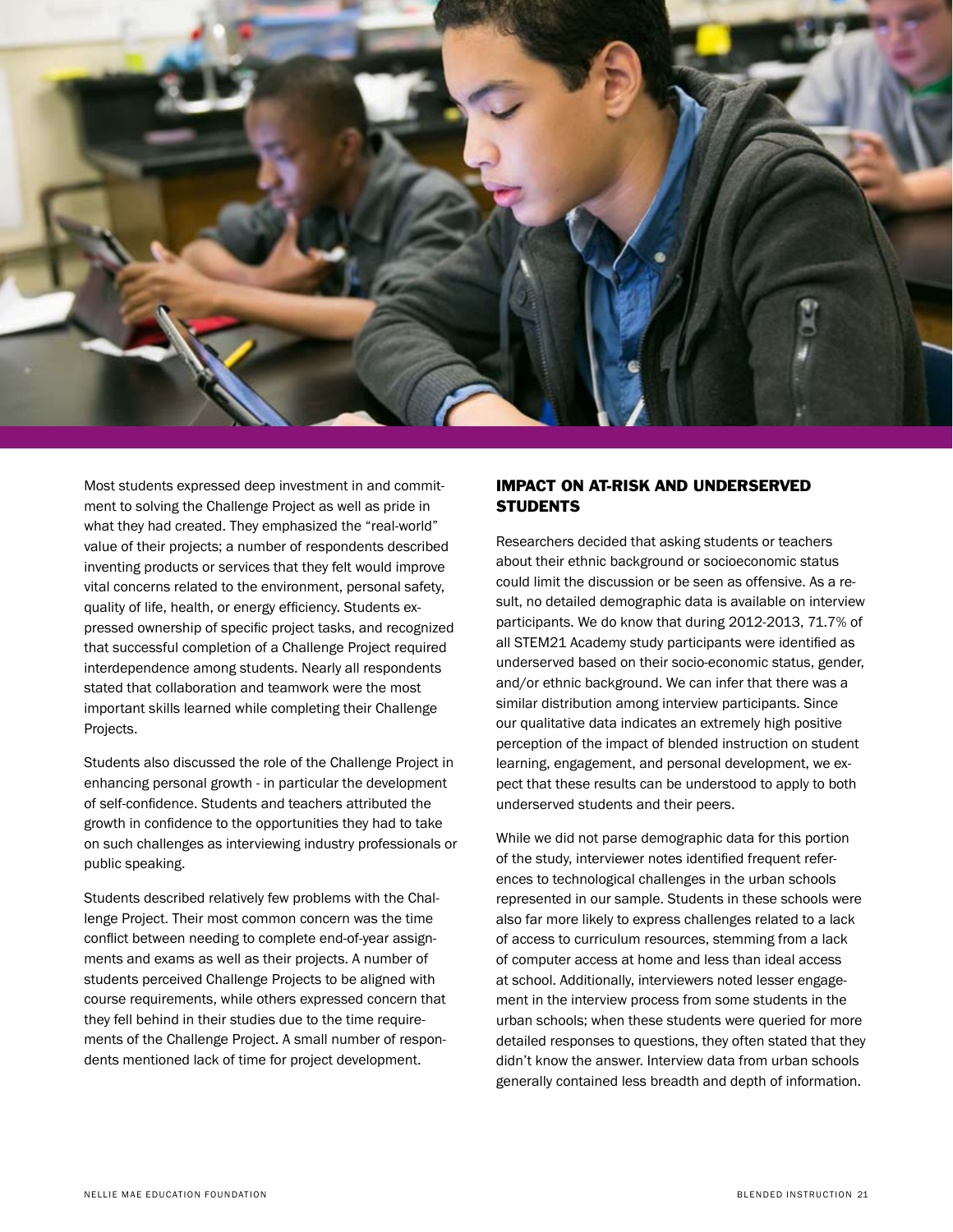### VARIATION OF IMPACT BY OTHER STUDENT CHARACTERISTICS

In an attempt to understand whether STEM21 Academy's blended instructional approach had a differential impact on students based on other personal characteristics, the research team reviewed interview and focus group results, field notes, and student demographic data. Student interview and teacher focus group results across the years of the study strongly suggest that students who benefit the most by STEM21 Academy participation are those who expressed interest in and readiness for a different kind of learning experience. Students who responded most positively to the program were:

- not highly bound to the traditional instruction techniques of lecture and note taking,
- not intensively concerned about the impact participation in a non-Advanced Placement/honors course might have on their chances of college acceptance,
- interested in working hard on a project and taking responsibility for their own learning,
- comfortable with hands-on education,
- interested in and comfortable with the use of technology in learning, and
- less successful and/or comfortable in a traditional academic setting.

Although these personal characteristics can be found across demographic groups, they are most likely to be found among students who have been less successful in a traditional school setting and may, therefore, occur more frequently among populations that are typically underserved by schools, including low-income students, English language learners, students with disabilities, and racial minorities.

Supporting these findings, students and teachers alike perceived that those who were most likely to be successful in the STEM21 Academy were those who were willing to "take a risk" and "break out" of the traditional educational setting, interested in technology and hands-on learning, and open to committing to an intensive work experience. Both students and teachers describe the curriculum as "intense," "a lot to learn," and requiring students to take ownership of the material.

# IMPORTANCE OF TECHNOLOGY AND OTHER **RESOURCES**

Our interview and focus group results indicate that successful STEM21 Academy implementation requires adequate access to a variety of working technology, both at home and in the classroom. Additionally, the heavy technological requirement of these courses requires that either the classroom teacher, or an easily accessible school staff member, have the technological ability to troubleshoot issues as needed. The most common technological concerns described by teachers and students included a lack of software compatibility between school computers and software required by the Academy courses and the need for a technology team to support access to the websites. Both teachers and students also described minor issues with the LMS, including design restrictions that limit flexibility and website links that may not be updated.

It is also worth noting that participation in experiential meetings and the end-of-year Student Innovation Expo requires fiscal resources (e.g., funding for travel and possible overnight stays), commitment of district leadership and parents (especially to support time spent away from the classroom), and willingness from staff, parents, and students to forgo AP/honors courses.

# FIDELITY OF IMPLEMENTATION

As discussed in the study design section of this report, we rated implementation fidelity on several indicators for each of our focal areas: teacher professional development, classroom implementation, and program-wide implementation. Analysis of implementation fidelity allows us to see what is happening in a program as it is being implemented. The potential impact on classroom teachers, schools and program staff of variations in implementation can be large. We set a 65% threshold as our definition of adequate implementation for each construct. Summary results are presented in Table 5.

During 2011-2012, the threshold of 65% fidelity was achieved at the teacher, classroom, and program levels. During 2012-2013, fewer 9th-grade teachers than expected attended the summer professional development session. As a result, fidelity of teacher professional development was not achieved at the 9th-grade level. However, fidelity thresholds for classroom implementation and program implementation were met. It should be noted that additional professional development in the form of in class team teaching and coaching was provided, as well as online technical assistance.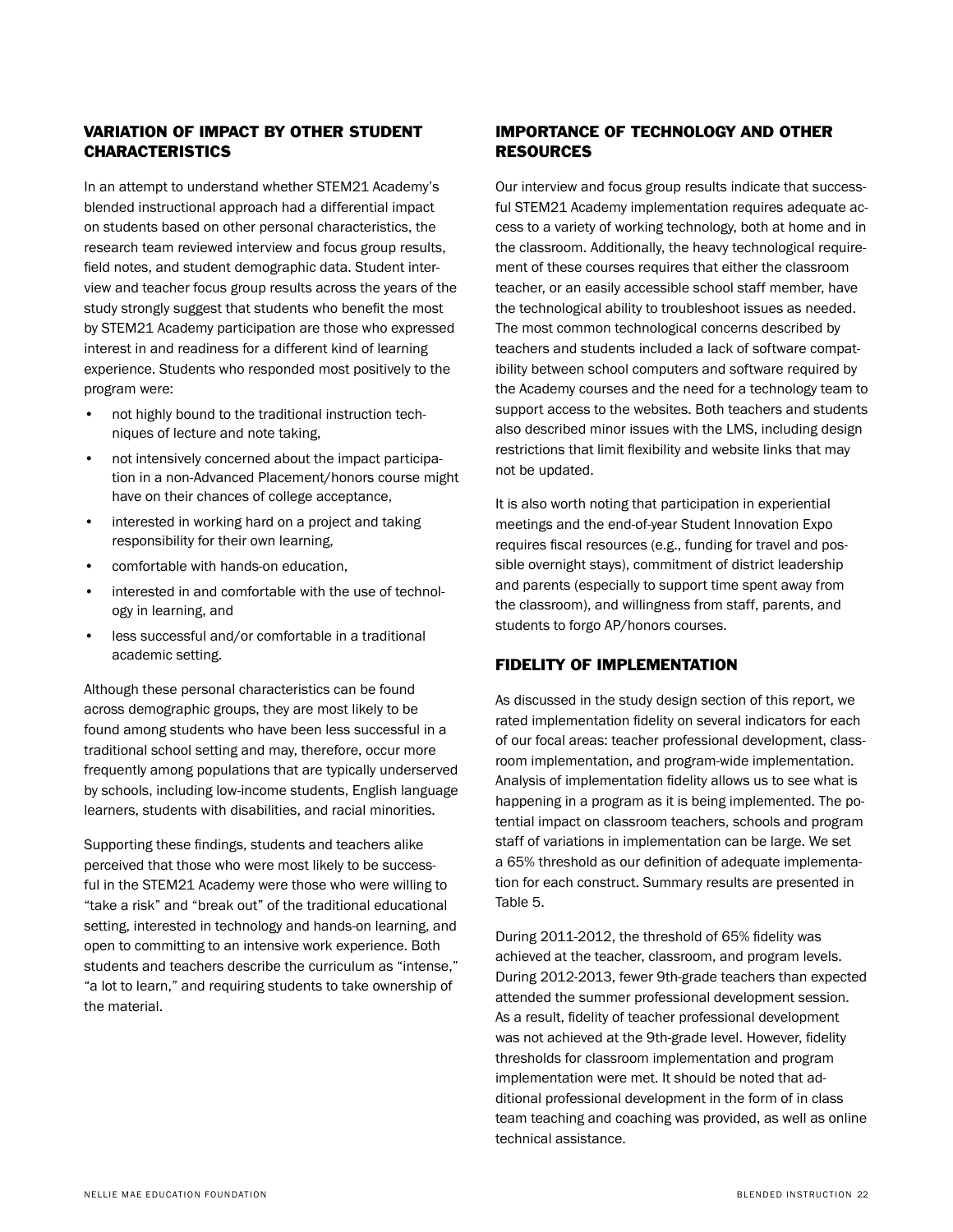### IMPLICATIONS OF FIDELITY RESULTS

We found that measuring implementation fidelity requires an extremely clearly defined program model. As our program staff developd a more clearly defined model, we improved the program in the process. In collecting fidelity data, we were able to clearly identify the STEM21 Academy's four primary program components (technology-enhanced learning, the digital portfolio, experiential learning, and performance assessments). Establishing this clear definition increased our ability to describe and explain the model to other researchers and program staff. It also helped us to identify appropriate data collection instruments to use for measuring implementation fidelity.

The collection of implementation fidelity data was also instrumental in helping program staff identify aspects of the program that were not being implemented as expected. This knowledge was used throughout the two years of the study to identify additional program support schools might need or to recommend changes in the implementation process. Using specific implementation data, program staff could identify teachers and other staff who were not performing as intended, using this information to provide support to these individuals, revise the program, or replace individuals who were not willing and able to implement the program as required. This access to data has greatly improved our ability to ensure that activities are implemented throughout participating schools as intended. Assessment of implementation fidelity has been an extremely worthwhile experi-



ence for the STEM21 team as a whole. Use of a rigorous assessment of implementation fidelity has improved our program, developed our research capacity, and strengthened our awareness of the relationship between research and program development. We have found the process to be invaluable.

|                                      | <b>GOAL FOR</b><br>2011-12                           | % IMPLEMENTED<br><b>WITH FIDELITY</b><br>2011-12                 | <b>GOAL FOR</b><br>2012-2013                                    | % IMPLEMENTED<br><b>WITH FIDELITY</b><br>2012-2013               |
|--------------------------------------|------------------------------------------------------|------------------------------------------------------------------|-----------------------------------------------------------------|------------------------------------------------------------------|
| Teacher PD                           | 65% of schools<br>with high teacher<br>participation | 80% of schools showed<br>high fidelity<br><b>Above threshold</b> | 65% of schools with<br>high scores for teacher<br>participation | 58% of schools showed<br>high fidelity<br><b>Below threshold</b> |
| Classroom<br>Implementation Fidelity | 65% of schools with<br>high classroom fidelity       | 71% of schools showed<br>high fidelity<br><b>Above threshold</b> | 65% of schools with<br>high scores for grade<br>activities      | 66% of schools showed<br>high fidelity<br><b>Above threshold</b> |
| Program                              | Program has score of<br>$> 2$ out of 4               | $Score=4$<br><b>Above threshold</b>                              | Program has score<br>$>$ 4 out of 6                             | $Score=6$<br><b>Above threshold</b>                              |

# **Table 5: Fidelity of implementation results**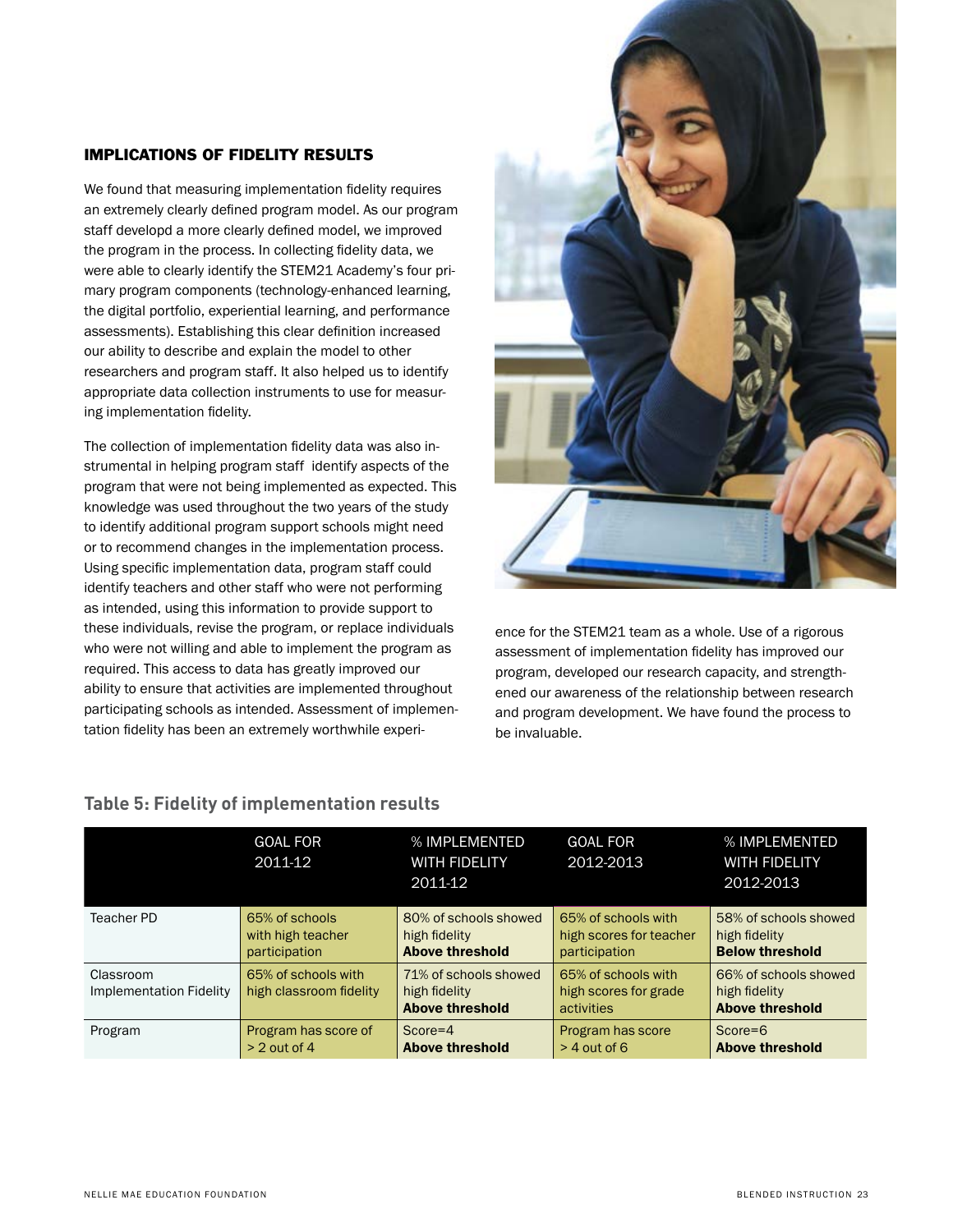

# *Summary and Discussion*

Our mixed-method study of the STEM21 Academy's blended instructional model resulted in four major findings:

- Participation in the STEM21 Academy *significantly increased student achievement* in science and *marginally increased their 21st century and inquiry skills.*
- One year of STEM21 Academy exposure *did not result in a significant increase in academic engagement.*
- Students and teachers *overwhelmingly reported positive impacts on student learning* through STEM21's blended instructional approach.
- Students were most positive about the experiential learning components of the program and *extended Challenge Projects.* There was a less favorable feedback related to the program's unit proficiency assessments.

The first set of findings are consistent with other research that found that project-based learning, another studentcentered approach, is effective in teaching 21st century skills (Moylan, 2008; Bell, 2010) and leads to increased achievement in science (Kanter & Konstantopoulos, 2010). We found that all students, and, in particular, underserved students in the STEM21 Academy, earned higher science achievement scores than students in the control group at the end of one year. This is consistent with prior literature that found that students in a blended learning environment perform better than students who learn the same material either exclusively online or in a traditional classroom setting alone (Heterick & Twigg, 2003).

Our results regarding student engagement are only partially supported by other studies. DeGeorge-Walker and colleagues found that a blended learning environment and information and communication technologies enhanced student engagement and achievement after one semester of an undergraduate course (DeGeorge-Walker, et al., 2010; Lou, et al., 2011). DeGeorge-Walker and colleagues used a qualitative, self-selected interview approach to understand engagement patterns, while we used a quantitative measure. The differing data-gathering and analytic approaches could account for the difference in findings. Our own qualitative results, meanwhile, indicate a large increase in student engagement through STEM21 Academy participation. Both 9th-grade students and teachers described all four components of the STEM21 Academy as enhancing student engagement in learning. The difference between our quantitative and qualitative results regarding engagement may result from a difference in the areas of engagement that we explored. In our quantitative analysis, we examined more general indicators of engagement, such as doing class assignments, consistently attending class, setting high expectations, and completing tasks. In our qualitative approach, we asked students and teachers specifically about the four instructional components of technology-enhanced learning, experiential learning, digital portfolios, and proficiency assessments.

The difference in the findings could also be attributed to the delayed effect of the treatment. Some scholars argue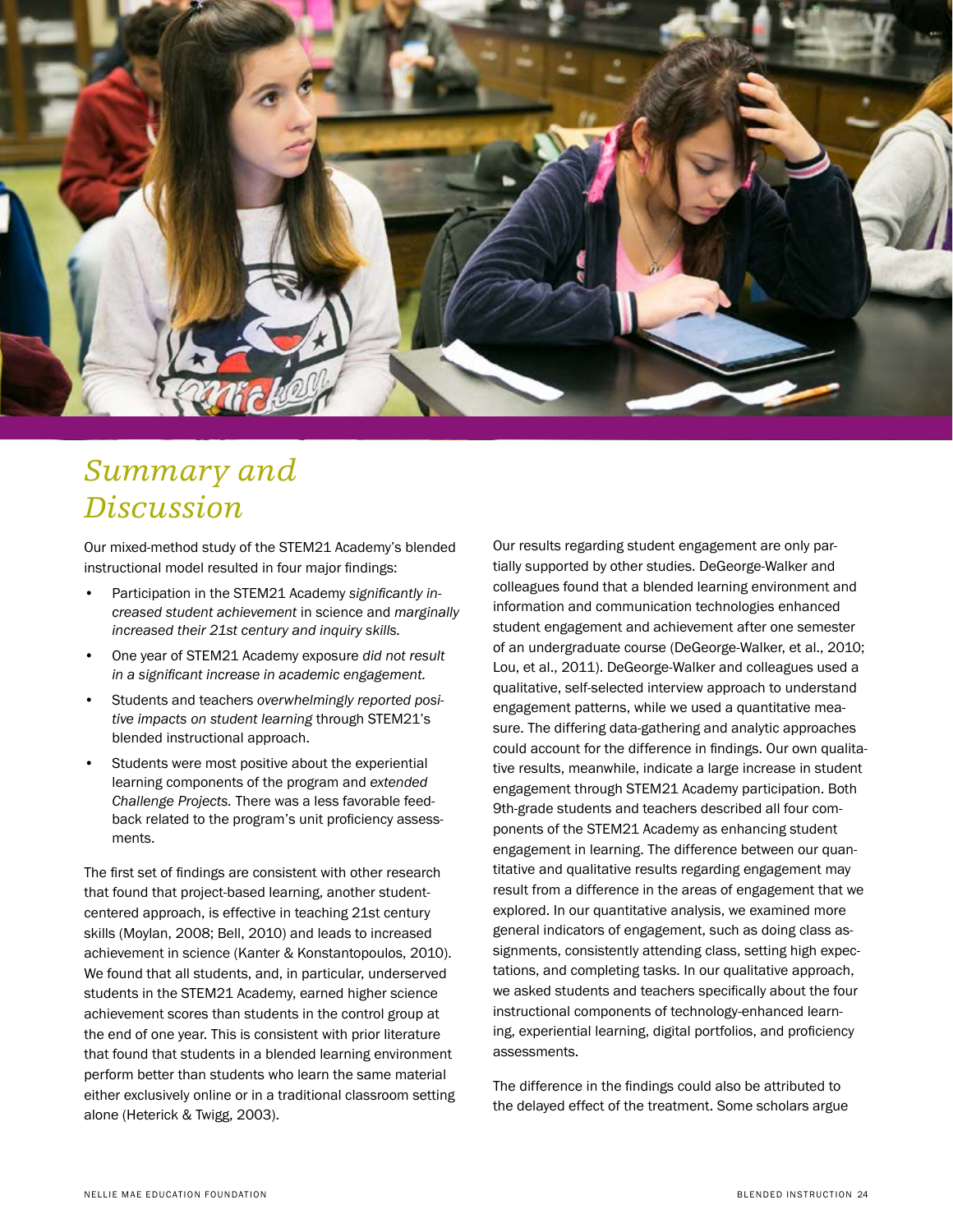that changes in personal factors, such as self-efficacy, take longer than changes in behavior (e.g., a choice of task, persistence, effort, and acquisition of skills) (Lou, et al., 2011; Schunk & Pajares, 2002). For instance, Lou et al. found that participation in a learning behavioral model showed a positive influence on students' behavior in terms of cognition and behavioral intentions, and they hypothesized that those changes in behavior would precede eventual changes in personal factors.

Our interviews indicate that the specific elements of blended instruction that had the greatest impact were those associated with project-based and real-word learning (i.e., Challenge Projects, experiential learning). This mirrors the work of Schneider, Krajcik, Marx, and Soloway (2002) as well as the work of Hmelo-Silver, Duncan, and Chinn (2007), which demonstrates that project- and inquiry-based work increases achievement. STEM21 Academy's Challenge Project provided opportunities for students to learn rigorous content and develop transferable skills through projects that were largely self-directed and collaborative. Students expressed preference for these extended projects when compared to shorter-term performance assessments. Although the Unit Performance Assessments were designed to scaffold the knowledge and skills required for the challenge project, greater value was placed on the Challenge Project. This was most likely due to the authentic nature of the project, the ability to learn in context, opportunities to connect with experts in the field, and chances to demonstrate expertise in an area of choice.

Overall, our quantitative findings support the use of blended instruction to reduce the achievement gap for underserved students. This is consistent with other research that has found that 9th-grade, low-achieving students from minority backgrounds who used computer-assisted technology in the classroom outperformed their counterparts in classrooms without such technology (Shirvani, 2002).

Our qualitative data reveals, though, that successful implementation of blended instruction requires students to access a variety of working technology, both at home and in the classroom. This finding points to the importance of providing support for the technology interventions that

take place in blended contexts (Graham, 2006). That is, parents and districts must have the necessary funding and infrastructure to support the technology requirements of a blended program, and, if necessary, provide at-home access for students who would not otherwise have access. This may be considered as a limitation of blended instruction, in that it may not be as cost-effective as completely online or completely face-to-face instructional approaches. However, access has become more ubiquitous and the majority of students, even in low socioeconomic settings, have availability to devices that can provide connectivity. A recent Pew Research Center survey found that teen students (ages 12-17) in urban centers have nearly the same access (94% access, 74% mobile access) as their counterparts in suburban (96% access, 72% mobile access) and rural (99% access, 79% mobile access) environments (Madden, Lenhart, Duggan, Cortesi, & Gasser, 2013). The greatest disparities remain for those with low household income, regardless of urbanity (89% access, 66% mobile access). Schools can leverage strategies like Bring Your Own Device to potentially remediate and help leverage funds that provide access to students in a cost-effective manner (Costa, 2012).

# *Conclusion*

The 21st century increasingly mandates the use of technology. As a future investment, it will be critical to provide technology tools to students in all settings, particularly to those from low socioeconomic backgrounds. As teachers search for instructional strategies that have an impact on achievement, they should consider practices that increase student interaction and provide more opportunities for authentic learning. Technology-enhanced environments can be a powerful setting for leveraging authentic, student-centered learning opportunities that connect students to their communities and provide extended learning challenges that result in gains in achievement and engagement.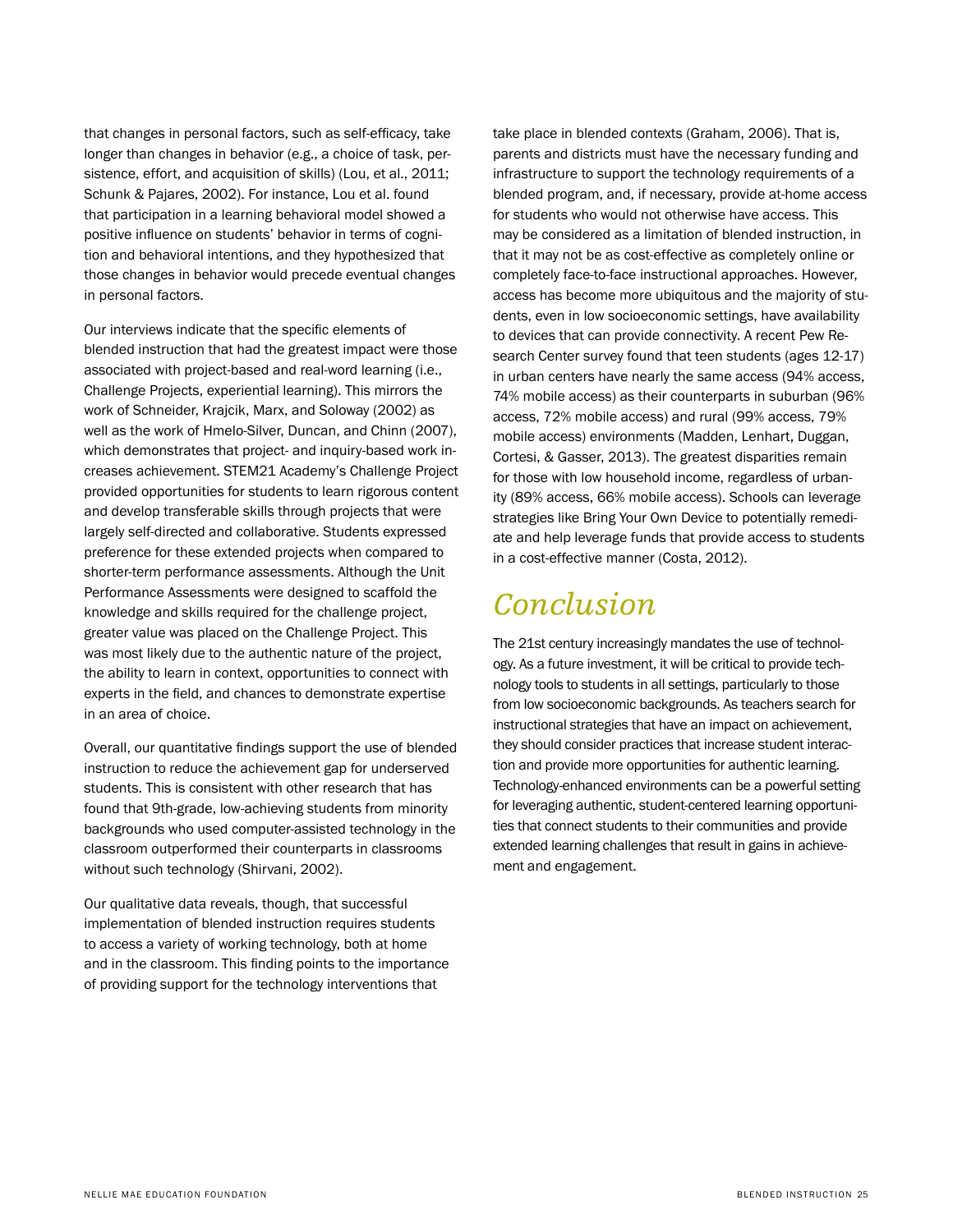# References *References*

- Associated Press (2013, Feb 25). High school dropouts cost \$1.8 billion every year. New York Post. Retrieved from http://www.nypost.com/p/news/national/high\_school\_dropouts\_cost\_us\_billion\_every\_year/
- Azzam, A. M. (2007). Why students drop out. *Educational Leadership*, 64(7), 91-93.
- Bandura, A. (1986). *Social foundations of thought and action: A social cognitive theory.* Englewood Cliffs, NJ: Prentice-Hall.
- Bell, S. (2010). Project-based learning for the 21st century: Skills for the future. *The Clearing House, 83*(2), 39-43.
- Brand, S., Felner, R., Shim, M., Seitsinger, A., & Dumas, T. (2003). Middle school improvement and reform: Development and validation of a school-level assessment of climate, cultural pluralism, and school safety. *Journal of Educational Psychology, 95*(3), 570-588.
- Century, J., Cassata, A., Rudnick, M. & Freeman, C. (2012). Measuring enactment of innovations and the factors that affect implementation and sustainability: Moving toward common language and shared conceptual understanding. *Journal of Behavioral Health Services & Research 39*(4), 343-361.
- Century, J., Freeman, C., Rudnickk, M. (2008). A framework for measuring and accumulating knowledge about fidelity of implementation of science instructional materials. Paper presented at National Association for Research in Science Teaching. Baltimore, MD.
- Costa, J. P. (2012). *Digital learning for all, now: A school leader's guide for 1:1 on a budget.* Thousand Oaks, CA: Sage Publications.
- Creswell, J. W. (2003). *Research design: Qualitative, quantitative, and mixed methods approaches.* Thousand Oaks, CA: Sage Publications.
- Darling-Hammond, L. (2010). *The flat world and education.* New York: NY: Teachers College Press.
- De George-Walker, L., & Keeffe, M. (2010). Self-determined blended learning: A case study of blended learning design. *Higher Education Research & Development, 29* (1), 1-13.
- Dewey, J. (1966). *Democracy and education.* New York: Free Press.
- Donnelly, R., & Lawlor, B. (2010). Using Podcasts to support communication skills development: A case study for content format preferences among postgraduate research students. *Computers & Education, 54*(4), 962-971.
- Dror, I. E. (2008). Technology enhanced learning: The good, the bad, and the ugly. *Pragmatics & Cognition, 16*(2), 215-223.
- Ducheneaut, N., & Moore, R. J. (2004). The social side of gaming: A study of interaction patterns in a massively multiplayer online game. *Proceedings of the 2004 ACM conference on computer-supported cooperative work.* Chicago, IL: ACM.
- Emmons, C.L., Haynes, N.M. & Comer, J.P. (2002). *The school climate survey revised- elementary and middle school version.* New Haven, CT: Yale University Child Study Center.
- Fredricks, J. A., Blumenfeld, P. C., & Paris, A. H. (2004). School engagement: Potential of the concept, state of the evidence. Review of Educational Research, 74 (1), 59-109.
- Graham, C. R. (2006). Blended learning Systems *The Handbook of Blended Learning: Global Perspectives, Local Designs*: Pfeiffer.
- Goodson, B. D. & Darrow, C. (2013). Methods in developing systematic measures of implementation fidelity in evaluation research. Paper presented at Association for Education Finance and Policy. New Orleans, LA.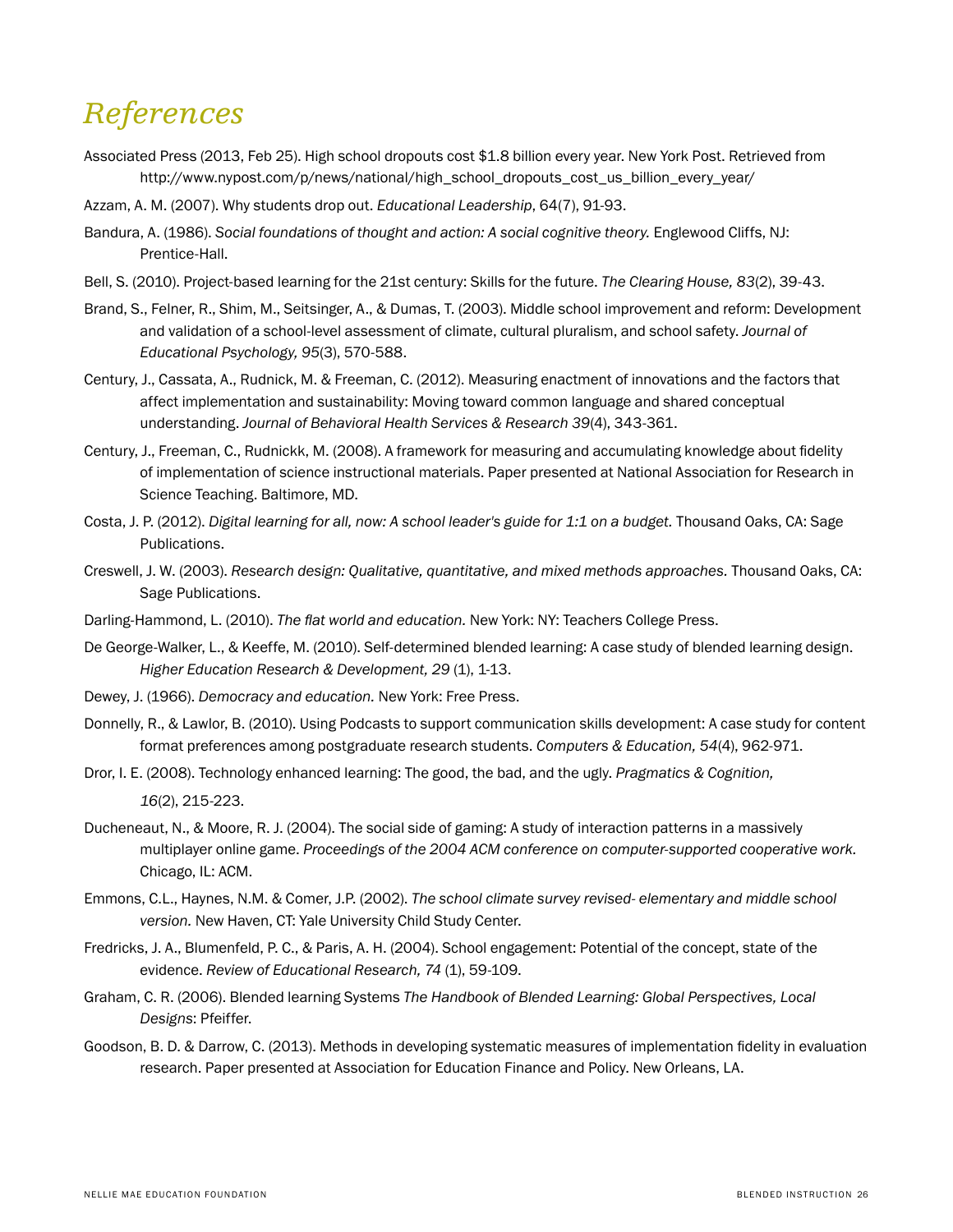- Hartley, J., & Collins-Brown, E. (1999). Effective pedagogies for managing collaborative learning in on-line learning environments. *Educational Technology & Society, 2*(2).
- Hennessy, S., Deaney, R., Ruthven, K., & Winterbottom, M. (2007). Pedagogical strategies for using the interactive whiteboard to foster learner participation in school science. *Learning, Media & Technology, 32*(3), 283-301.
- Heterick, B. & Twigg, C. (2003). *The Learning MarketSpace*. Retrieved from http://www.center.rpi.edu/LForum/LM/ Feb03.html
- Hill, C. J., Bloom, H. S., Black, A. R and Lipsey, M. W. (2008). Empirical benchmarks for interpreting effect sizes in research, *Child Development Perspectives,* 2(3), 172–177.
- Hmelo-Silver, C. E., Duncan, R. G., & Chinn, C. A. (2007). Scaffolding and achievement in problem-based and inquiry learning: A response to Kirschner, Swellr, and Clark (2006). *Educational Psychologist, 42* (2), 99-107.
- Hoic-Bozic, N., Mornar, V., & Boticki, I. (2009). A blended learning approach to course design and implementation. *IEEE Transactions On Education, 52*(1), 19-30.
- Jeffries, A., & Hyde, R. (2010). Building the future students' blended learning experiences from current research findings. *Electronic Journal of e-Learning, 8*(2), 133-140.
- Jin, S-A A. (2010). I feel more connected to the physically ideal mini me than the mirror-image mini me: Theoretical implications of the 'malleable self' for speculations on the effects of avatar creation on avatar-self connection in Wii. *Cyberpsychology, Behavior & Social Networking, 13*(5), 567-570.
- Jonassen, D.H. (1997). Instructional design models for well-structured and ill-structured problem-solving learning outcomes. *Educational Technology Research and Development, 45* (1), 65-94.
- Jonassen, D., & Land, S. (2012). *Theoretical foundations of learning environments*. (2nd ed.).. New York, NY: Routledge.
- Kanter, D. E., & Konstantopoulos, S. (2010). The impact of a project-based science curriculum on minority student achievement, attitudes, and careers: The effects of teacher content and pedagogical content knowledge and inquiry-based practices. *Science Education, 94*(5), 855-887.
- Kliger, D., & Pfeiffer, E. (2011). Engaging students in blended courses through increased technology. *Journal of Physical Therapy Education, 25*(1), 11-14.
- Koro-Ljungberg, M., Yendol-Hoppey, D., Smith, J. J., & Hayes, S. B. (2009). (E)pistemoligical awareness, instantiation of methods, and uniformed methodolocial ambiguity in qualitative research projects. *Educational Researcher, 38*(9), 687-699.
- Krueger, K., Boboc, M., Smaldino, S., Cornish, Y., & Callahan, W. (2004). InTime impact report. What was InTime's effectiveness and impact on faculty and preservice teachers? *Journal of Technology and Teacher Education, 12*(2), 185-210.
- Kuperminc, G. P., Leadbeater, B. J., Emmons, C., & Blatt, S. J. (1997). Perceived school climate and difficulties in the social adjustment of middle school students. *Applied Developmental Science, 1*(2), 76-88.
- LaBanca, F., & Lorentson, M. (2013). Interaction dynamics in an inquiry-based 3D virtual community of practice. Paper presented at the American Educational Research Association Annual Meeting. San Francisco, CA.
- LaBanca, F., Worwood, M., LaSala, J., Schauss, S., & Donn, J. (2013). *Blended instruction: Exploring studentcentered pedagogical strategies to promote a technology-enhanced learning environment.* Litchfield, CT: EDUCATION CONNECTION.
- Lee, L. W. (2010). Structural and pedagogical design of learning objects to support special education teachers. In Z. Abas (Ed.), *Proceedings of Global Learn Conference 2010.* Phnom Penh, Cambodia: VVOB.
- Lincoln, Y. S., & Guba, E. G. (1985). *Naturalistic inquiry.* Thousand Oaks, CA: Sage Publications.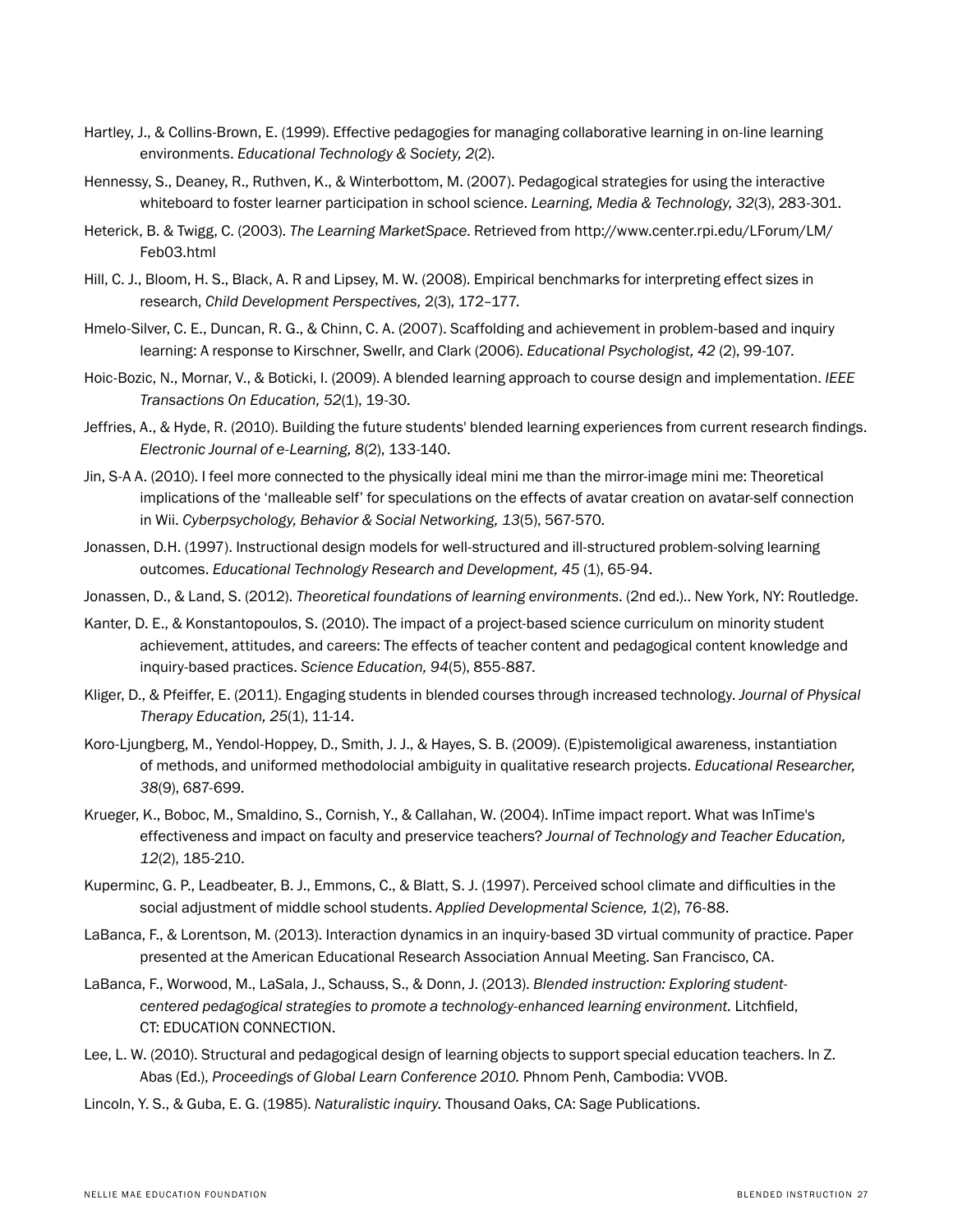- Lipsey, M. W., Puzio, K., Yun, C., Hebert, M. A., Steinka-Fry, K., Cole, M. W., Roberts, M., Anthony, K. S., & Busick, M. D. (2012). *Translating the statistical representation of the effects of education interventions into more readily interpretable form.* Washington, D.C.: U.S. Department of Education, Institute for Education Sciences.
- Lou, S. J., Liu, Y. H., Shih, R. C., & Tseng, K. H. (2010). The senior high school student's learning behavioral model of STEM in PBL. *International Journal of Technology and Design Education, 21*(2), 161-183.
- Madden, M., Lenhart, A., Duggan, M., Cortesi, S., & Gasser, U. (2013). *Teens and technology 2013.* Washington, DC: Pew Resarch Center.
- Marshall, J. C. (2009, April). *The creation, validation, and reliability associated with the EQUIP (Electronic Quality of Inquiry Protocol): A measure of inquiry-based instruction.* Paper presented at National Association of Researchers of Science Teaching conference. Orange County, CA.
- Martin, E. A., & Hill, W. F. (1957). Toward a theory of group development: Six phases of therapy group development. *International Journal of Group Psychotherapy, 7*, 20-30.
- Means, B., Toyama,Y., Murphy. R., Bakia, M., & Jones, K. (2009). Evaluation of evidence-based practices in online learning: A meta-analysis and review of online-learning studies. Washington, D.C.: U.S. Department of Education. Retrieved from http://ctl.sri.com/publications/downloads/ EvaluationEvidenceBasedPracticeOnlineLearning.pdf.
- Merriam, S. B. (1998). *Qualitative research and case study applications in education.* San Francisco, CA: Jossey-Bass Publishers.
- Moore, N., & Gilmartin, M. (2010). Teaching for better learning: A blended learning pilot project with first-year geography undergraduates. *Journal of Geography in Higher Education, 34*(3), 327-344.
- Mouza, C. (2008). Learning with laptops: Implementation and outcomes in an urban, under-privileged school. *Journal of Research on Technology in Education, 40*(4), 447.
- Moylan, W. (2008). Learning by project: Developing essential 21st century skills using student team projects. *International Journal of Learning, 15*(9), 287-292.
- Muthen L.K., Muthen, B.O. (1998-2010). MPlus (version 6.1) [Computer Software]. Los Angeles, CA: Way & Robinson.
- Niederhauser, D. S., & Stoddart, T. (2001). Teachers' instructional perspectives and use of educational software. *Teaching and Teacher Education,* 17(1), 15-31.
- North Central Regional Educational Laboratory. (2005). *Using technology to improve student achievement.* Retrieved from http://www.ncrel.org/sdrs/areas/issues/methods/technlgy/te800.htm
- Office of Technology Assessment. (1995). Teachers and technology: Making the connection. Washington, DC: U.S. Government Printing Office. In NCREL (2003), *Three preservice programs preparing tomorrow's teachers to use technology: A study in partnerships.* Retrieved from http://www.ncrel.org/tech/preservice/ref.htm
- Page, M. S. (2002). Technology-enriched classrooms: Effects on students of low socioeconomic status. *Journal of Research on Technology in Education, 34*(4), 389-409.
- Partnership for 21st Century Skills. (2005). *Road to 21st century learning: A policymakers' guide to 21st century skills.* Washington, D.C.: Author.
- Pierce, R., Stacey, K. & Barkatsas, A. N. (2007). A scale for monitoring students' attitudes to learning mathematics with technology. *Computers and Education, 48*(2) 285-300.
- Pink, D. (2009). Drive. New York: Riverhead Books.
- Purvis, A. J., Aspden, L. J., Bannister, P. W., & Helm, P. A. (2011). Assessment strategies to support higher level learning in blended delivery. *Innovations in Education and Teaching International, 48*(1), 91-100.
- Reeves, T. (1997, November 21). *Evaluating what really matters in computer-based education.* Retrieved from http:// www.eduworks.com/Documents/Workshops/EdMedia1998/docs/reeves.html.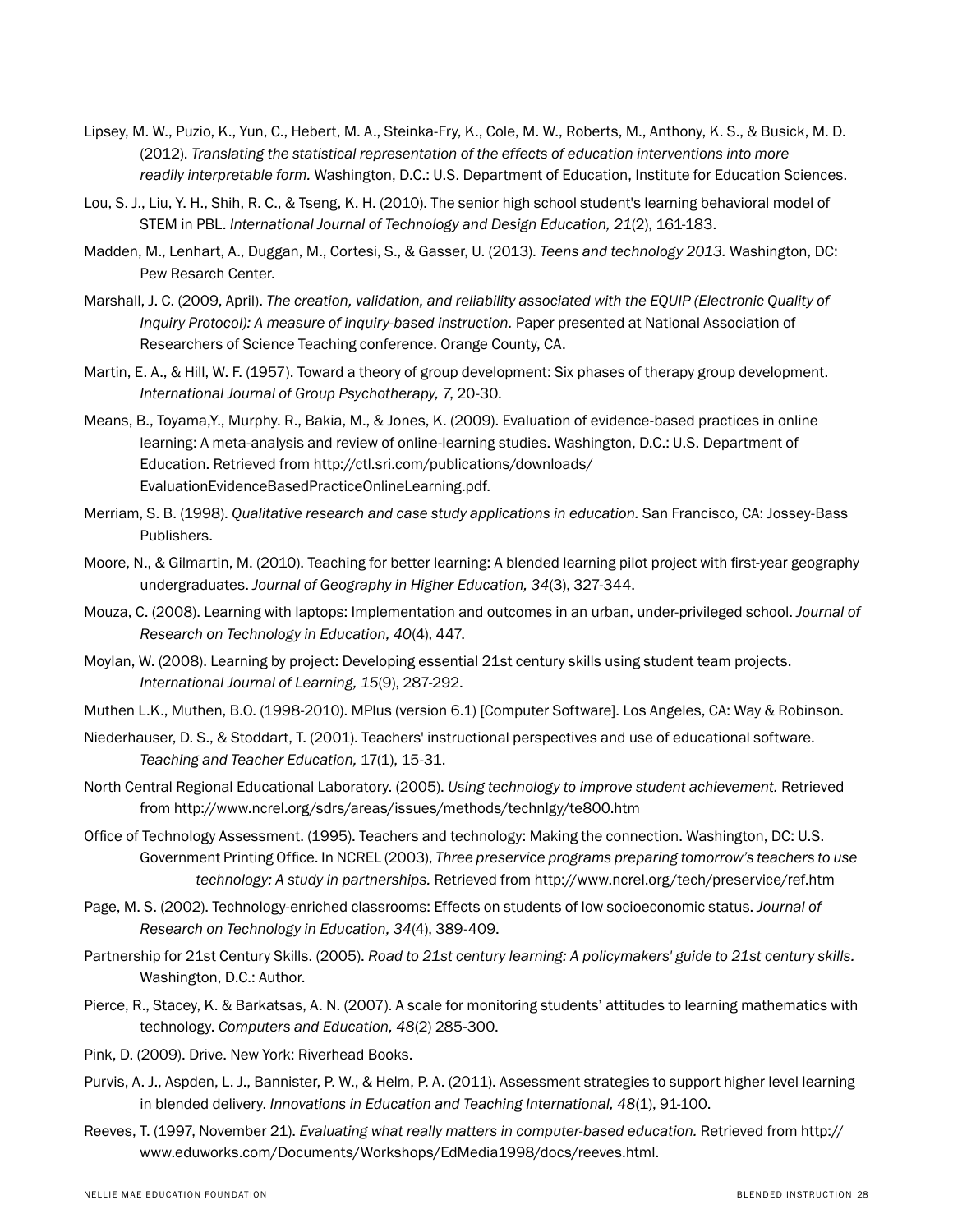- Resnick, L. B., & Zurawsky, C. (2007). *Science education that makes sense*. Washington, D.C.: American Educaitonal Research Association.
- Ringstaff, C., Kelley, L. (2002). *The learning return on our educational technology investment.* San Francisco: WestEd. Available from http://www.wested.org/cs/we/view/rs/619
- Schneider, R. M., Krajcik, J., Marx, R. W., & Soloway, E. (2002). Performance of students in project-based science classrooms on a national measure of science achievement. *Journal of Research in Science Teaching, 39* (50), 410-422.
- Schunk, D. H., & Pajares, F. (2002). The development of academic self-efficacy. In A.
- Schunk, D. H., Pintrich, P. R., & Meece, J. L. (2008). *Motivation in education: Theory, research and applications.* Boston, MA: Pearson.
- Seay, A. F., Jerome, W. J., Lee, K. S., & Kraut, R. E. (2004). Project massive: A study of online gaming communities. *In CHI'04 extended abstracts on human factors in computing systems.* Chicago, IL: ACM.
- Shen, R., Wang, M., & Pan, X. (2008). Increasing interactivity in blended classrooms through a cutting-edge mobile learning system. *British Journal Of Educational Technology, 39*(6), 1073-1086.
- Shirvani, H. (2002). The effects of using computer technology with lower-performing students: Technology and student mathematics achievement. *International Journal of Learning, 17*(1), 143-154.
- Sinclair, G. B. (2009). Is Larry Cuban right about the impact of computer technology on student learning? *Nawa: Journal of Language & Communication, 3*(1), 46-54.
- Singh, H. (2003, November-December). Blended learning. *Educational Technology, 43*(6), 51-54.
- Smith, J. J., & Dobson, E. (2011). Beyond the book: Using Web 2.0 tools to develop 21st century literacies. *Computers in the Schools, 28*(4), 316-327.
- Spradley, J.P. (1979). *The ethnographic interview.* New York: Holt, Rinehardt, & Winston.
- Staker, H. (2011). *The rise of k-12 blended learning.* Retrieved from http://www.innosightinstitute.org/innosight/ wp-content/uploads/2011/05/The-Rise-of-K-12-Blended-Learning.pdf
- Venezky, R. L. (2004). Technology in the classroom: Steps toward a new vision. *Education, Communication & Information, 4*(1), 3-21.
- Way, N., & Robinson, M. G. (2003). A longitudinal study of the effects of family, friends, and school experiences on the psychological adjustment of ethnic minority, low-SES adolescents. *Journal of Adolescent Research, 18*(4), 324-346.
- Weinstein, C., Schulte, A. C., & Cascallar, E. C. (1983). *The learning and study strategies inventory (LASSI): Initial design and development.* (Manuscript.) University of Texas, Austin, TX.
- Westberg, K. L., Archambault, F. X., Jr., Dobyns, S. M., & Salvin, T. (1993). *An observational study of instructional and curricular practices used with gifted and talented students in regular classrooms* (Research Monograph 93104). Storrs, CT: The National Research Center on the Gifted and Talented.
- Wheeler, M. E., Keller, T. E., & DuBois, D. L. (2010). Review of three recent randomized trials of school-based mentoring. *Sharing Child and Youth Development Knowledge, 24*(3).
- Williams, C. (2002). Learning On-line: a review of recent literature in a rapidly expanding field. *Journal of Further and Higher Education, 26*(3), 263-272.
- Yee, N. (2006). The demographics, motivations, and derived experiences of users of massively multi-user online graphical environments. *Presence: Teleoperators and Virtual Environments, 15*(3), 309-329.
- Zenger, J., & Uehlein, C. (2001, August). Why blended will win. *T + D, 55*(8), 54-60.